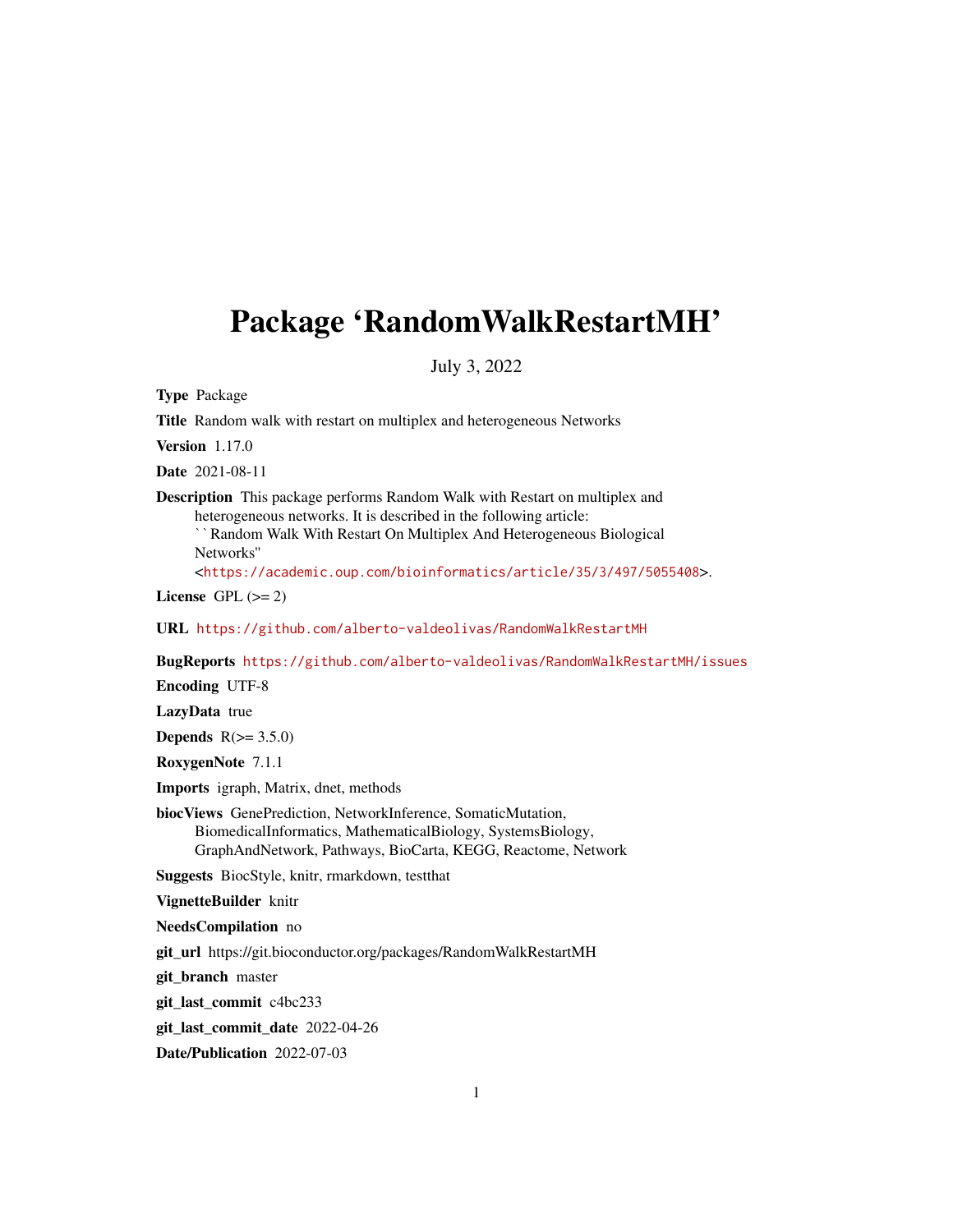```
Author Alberto Valdeolivas [cre, aut, ctb]
     (<https://orcid.org/0000-0001-5482-9023>)
```
Maintainer Alberto Valdeolivas <alvaldeolivas@gmail.com>

# R topics documented:

| Index | 22 |
|-------|----|
|       |    |

<span id="page-1-1"></span>

compute.adjacency.matrix

*Computes the adjacency matrix of a multiplex network*

# Description

compute.adjacency.matrix is a function to compute the adjacency matrix of a multiplex network provided as a Multiplex object.

# Usage

```
compute.adjacency.matrix(x,delta = 0.5)
```
# Arguments

| x     | A Multiplex object describing a multiplex network generated by the function<br>create.multiplex.                                                                               |
|-------|--------------------------------------------------------------------------------------------------------------------------------------------------------------------------------|
| delta | A numeric value between 0 and 1. It sets the probability of performing inter-<br>layer versus intra-layer transitions. It is set by default to 0.5. See more details<br>below. |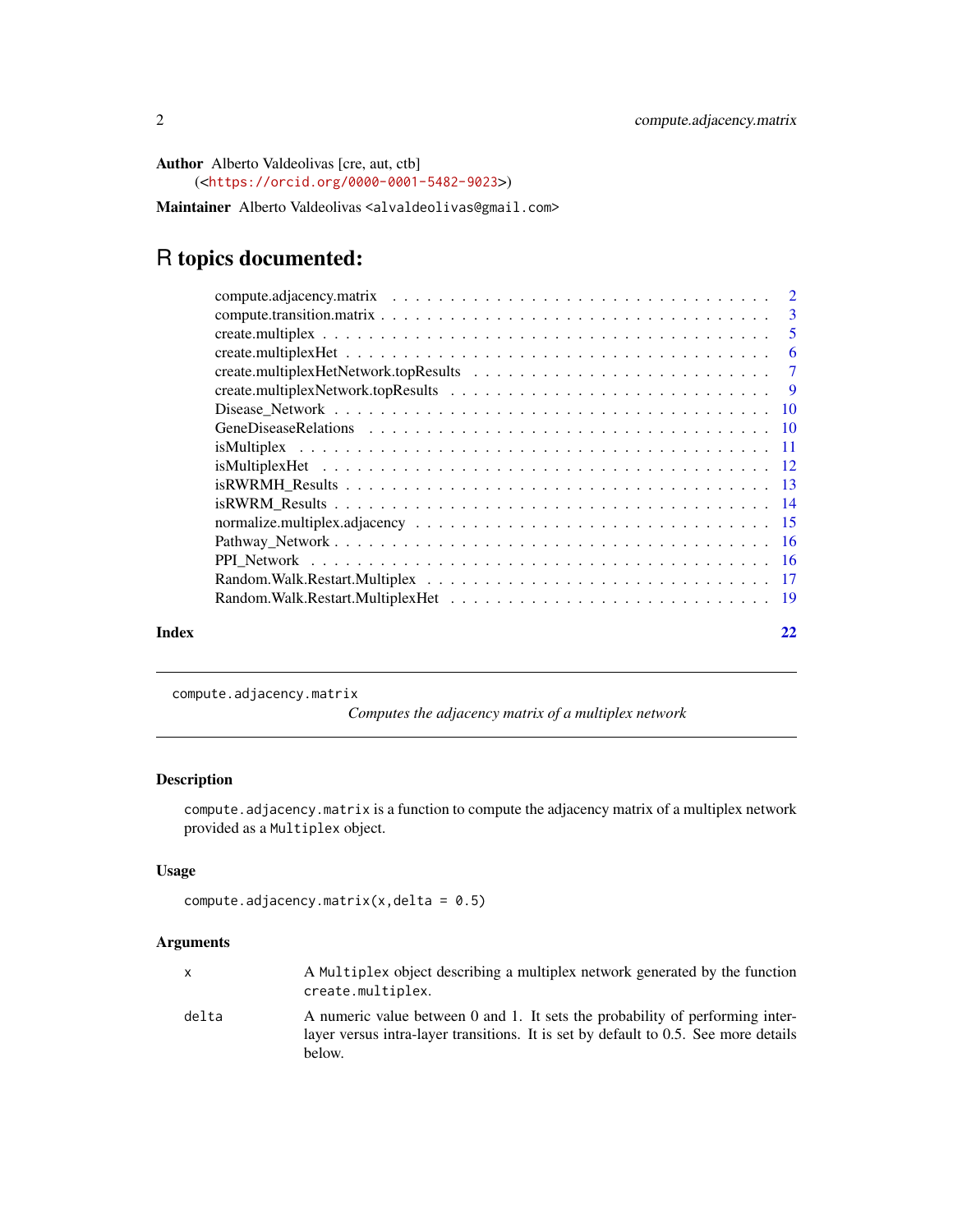# <span id="page-2-0"></span>Details

The parameter delta sets the probability to change between layers at the next step. If delta =  $0$ , the particle will always remain in the same layer after a non-restart iteration. On the other hand, if delta = 1, the particle will always change between layers, therefore not following the specific edges of each layer.

#### Value

A square sparse adjacency matrix created with the Matrix package.

#### Author(s)

Alberto Valdeolivas Urbelz <alvaldeolivas@gmail.com>

# See Also

[create.multiplex](#page-4-1)[,normalize.multiplex.adjacency](#page-14-1)[,compute.transition.matrix](#page-2-1)

# Examples

```
m1 \leq -i graph::graph(c(1,2,1,3,2,3)), directed = FALSE)
m2 \leq igraph::graph(c(1,3,2,3,3,4,1,4), directed = FALSE)
multiObject <- create.multiplex(list(m1=m1,m2=m2))
compute.adjacency.matrix(multiObject)
```

```
compute.transition.matrix
```
*Computes the transition matrix of a multiplex and heterogeneous network*

# Description

compute.transition.matrix is a function to compute the transition matrix of a multiplex heterogeneous network provided as a MultiplexHet object.

# Usage

```
compute.transition.matrix(x,lambda = 0.5, delta1=0.5, delta2=0.5)
```
#### Arguments

|        | A MultiplexHet object describing a multiplex and heterogeneous network gen-<br>erated by the function create.multiplexHet.                                       |
|--------|------------------------------------------------------------------------------------------------------------------------------------------------------------------|
| lambda | A numeric value between 0 and 1. It sets the probability of jumping within a<br>network or change to the other network of the heterogeneous system. It is set by |
|        | default to 0.5. See more details below.                                                                                                                          |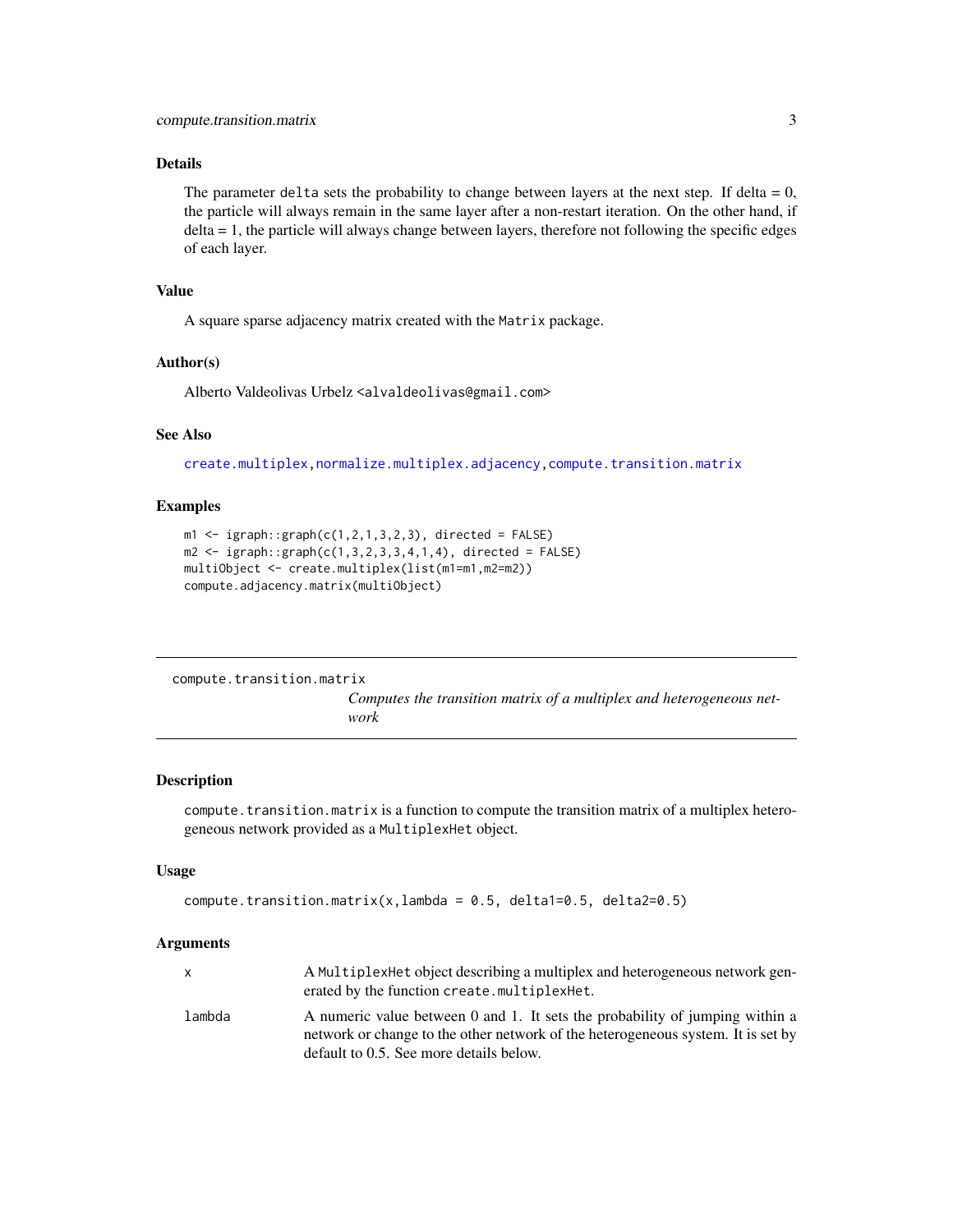<span id="page-3-0"></span>

| delta1 | A numeric value between 0 and 1. It sets the probability of performing inter-         |
|--------|---------------------------------------------------------------------------------------|
|        | layer versus intra-layer transitions in the first multiplex. It is set by default to  |
|        | 0.5. See more details below.                                                          |
| delta2 | A numeric value between 0 and 1. It sets the probability of performing inter-         |
|        | layer versus intra-layer transitions in the second multiplex. It is set by default to |
|        | 0.5. See more details below.                                                          |

## Details

We clarify the role of the different parameters in this point:

- lambda: For a given node, if a bipartite association exists, the particle can either jump between networks or stay in the current graph with a probability given by this parameter. The closer lambda is to one, the higher is the probability of jumping between networks following bipartite interactions.
- delta: This parameter sets the probability to change between layers at the next step. If delta  $= 0$ , the particle will always remain in the same layer after a non-restart iteration. On the other hand, if delta = 1, the particle will always change between layers, therefore not following the specific edges of each layer.

#### Value

A square sparse transition matrix created with the Matrix package. It is the transition matrix for the Random Walk with Restart on Multiplex and Heterogeneous networks algorithm.

#### Author(s)

Alberto Valdeolivas Urbelz <alvaldeolivas@gmail.com>

# See Also

[create.multiplexHet,](#page-5-1)[compute.adjacency.matrix](#page-1-1)

```
m1 \leq -i igraph::graph(c(1,2,1,3,2,3), directed = FALSE)
m2 \leq -i igraph::graph(c(1,3,2,3,3,4,1,4), directed = FALSE)
multiObject_1 <- create.multiplex(list(m1=m1,m2=m2))
h1 <- igraph::graph(c("A","C","B","E","E","D","E","C"), directed = FALSE)
bipartite_relations <- data.frame(m=c(1,3),h=c("A","E"))
multiObject_2 <- create.multiplex(list(h1=h1))
multiHetObject <- create.multiplexHet(multiObject_1, multiObject_2,
    bipartite_relations)
compute.transition.matrix(multiHetObject)
```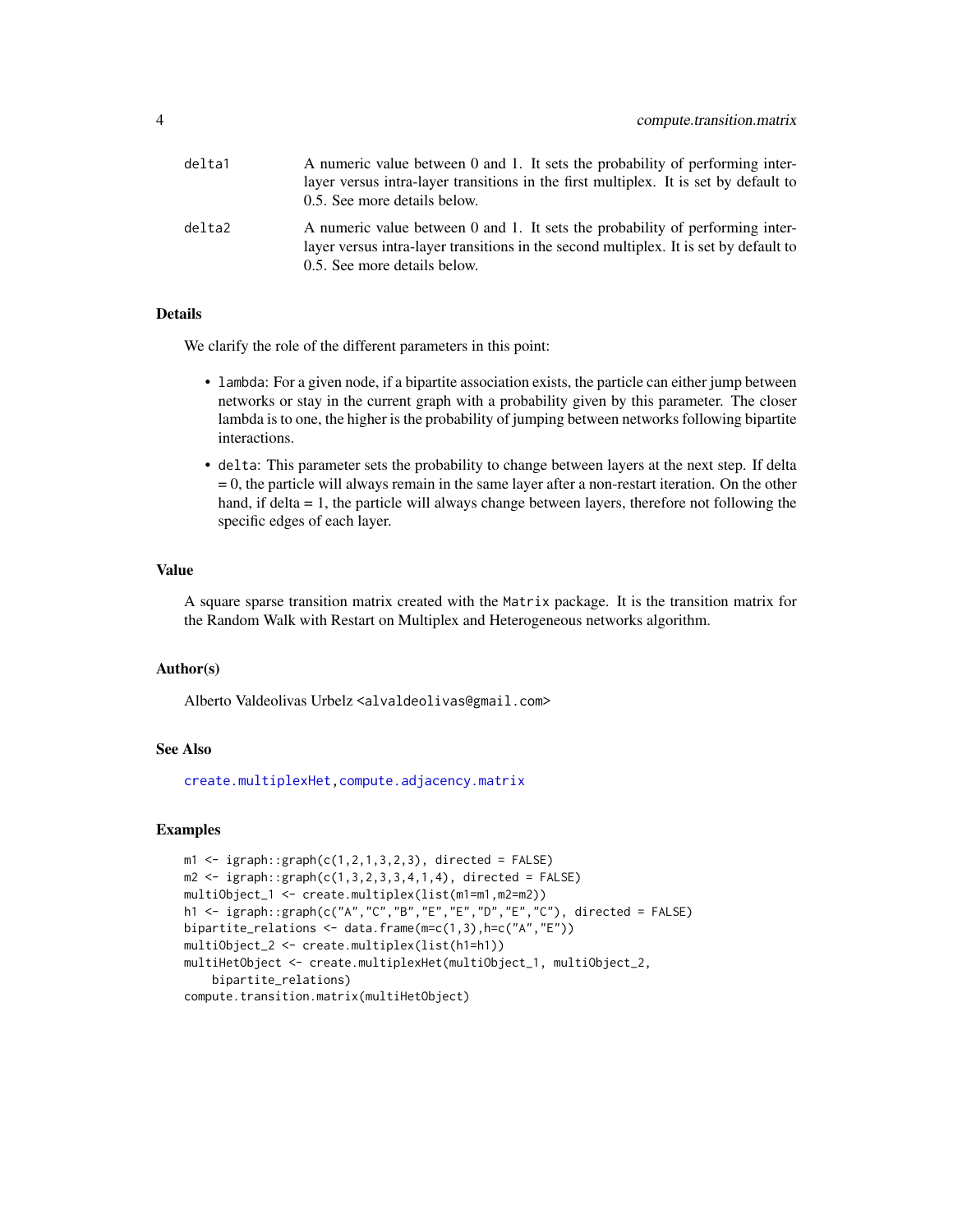<span id="page-4-1"></span><span id="page-4-0"></span>create.multiplex *Create multiplex graphs from individual networks*

#### Description

create.multiplex is a function to create a multiplex network (Multiplex object) from a list of individual networks defined as igraph objects. See more details about multiplex networks below. If just one network is provided, a Multiplex object with one layer is therefore created (A monoplex network).

#### Usage

```
create.multiplex(...)
## Default S3 method:
create.multiplex(LayersList, ...)
```
# Arguments

| $\cdot$ $\cdot$ $\cdot$ | Further arguments passed to create.multiplex                                    |
|-------------------------|---------------------------------------------------------------------------------|
| LaversList              | A list containing igraph objects describing monoplex networks in every element. |
|                         | We recommend to give names to the different networks (igraph objects).          |

# Details

A multiplex network is a collection of layers (monoplex networks) sharing the same nodes, but in which the edges represent relationships of different nature. At least a list with one element, an igraph object, should be provided.

# Value

A Multiplex object. It contains a list of the different graphs integrating the multiplex network, the names and number of its nodes and the number of layers.

# Author(s)

Alberto Valdeolivas Urbelz <alvaldeolivas@gmail.com>

# See Also

[create.multiplexHet,](#page-5-1)[isMultiplex](#page-10-1)

```
m1 \leq -i igraph::graph(c(1,2,1,3,2,3), directed = FALSE)
m2 \leq -i igraph::graph(c(1,3,2,3,3,4,1,4), directed = FALSE)
multiObject <- create.multiplex(list(m1=m1,m2=m2))
```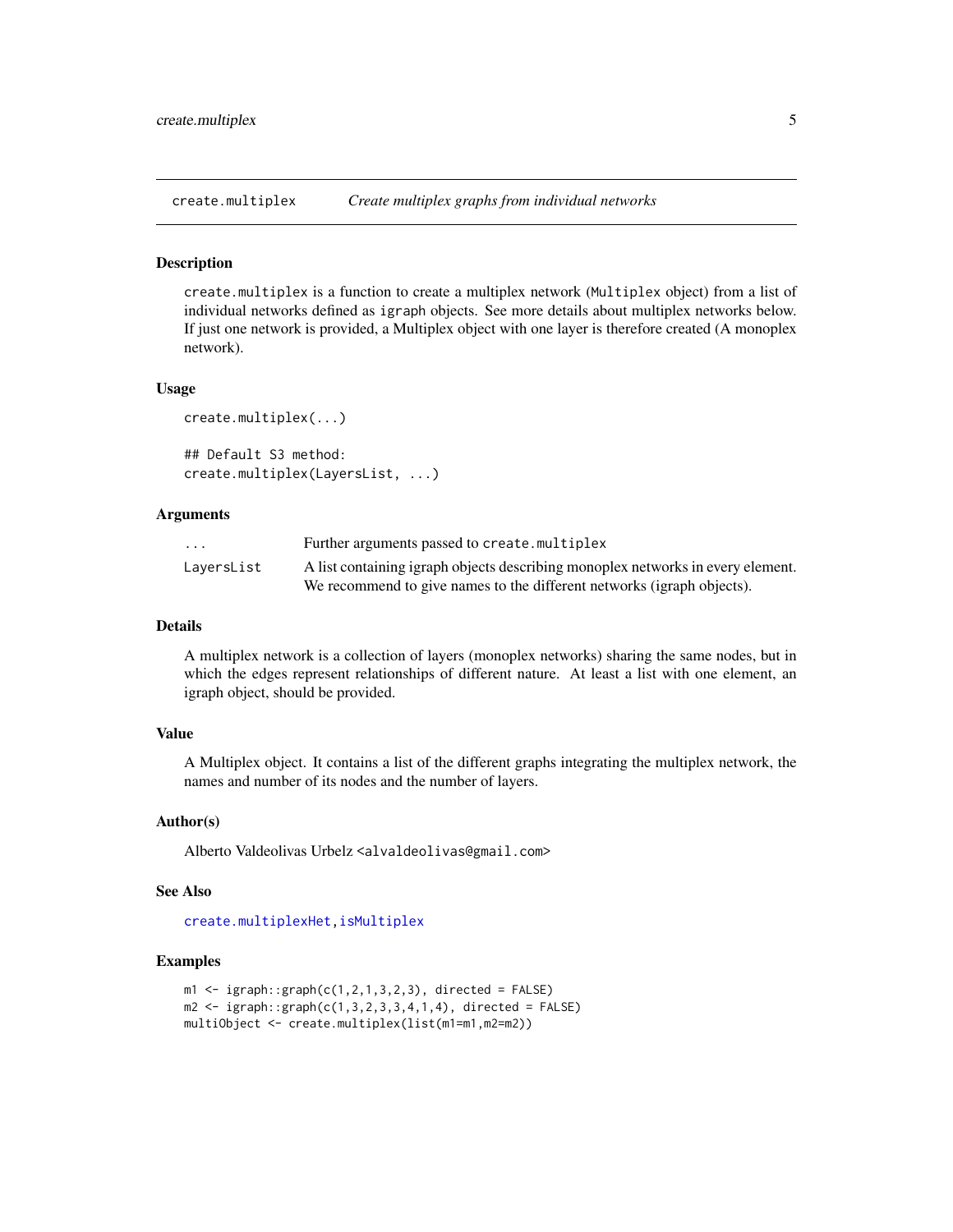<span id="page-5-1"></span><span id="page-5-0"></span>create.multiplexHet *Create multiplex heterogeneous graphs from individual networks*

#### Description

create.multiplexHet is a function to create a multiplex and heterogeneous network (MultiplexHet object). It combines a multiplex network composed from 1 (monoplex case) up to 6 layers with another single network whose nodes are of different nature. See more details below.

# Usage

```
create.multiplexHet(...)
## Default S3 method:
create.multiplexHet(
 Multiplex_object_1,
 Multiplex_object_2,
 Nodes_relations,
  ...
)
```
#### Arguments

... Further arguments passed to create.multiplexHet

#### Multiplex\_object\_1

First Multiplex network (Multiplex object) generated by the function create.multiplex. This multiplex network will be integrated as the first network of the heterogeneous network.

# Multiplex\_object\_2

Second Multiplex network (Multiplex object) generated by the function create.multiplex. This multiplex network will be integrated as the first network of the heterogeneous network.

# Nodes\_relations

A data frame containing the relationships (bipartite interactions) between the nodes of the first multiplex network and the nodes of the second multiplex of the heterogeneous system. The data frame should contain two or three columns: the first one with the nodes of the multiplex network; the second one with the nodes of the second network. The third one is not mandatory and it should contain the weights. Every node should be present in their corresponding multiplex network.

# Details

A multiplex network is a collection of layers (monoplex networks) sharing the same nodes, but in which the edges represent relationships of different nature. A heterogeneous network is composed of two single networks where the nodes are of different nature. These nodes of different nature are linked through bipartite interactions.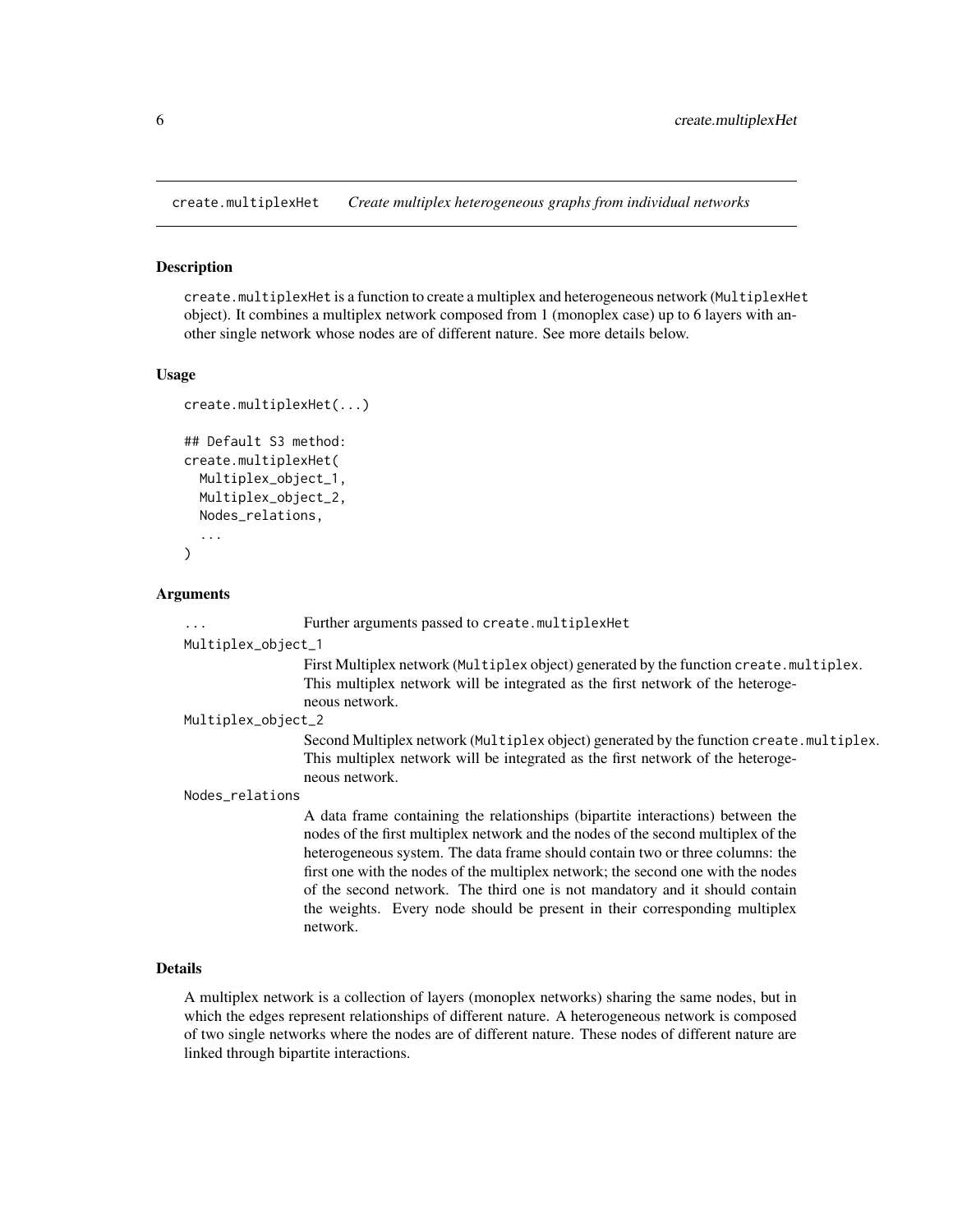# <span id="page-6-0"></span>Value

A Multiplex Heterogeneous object. It contains a list of the different graphs integrating the multiplex network, the names and number of its nodes and the number of layers. In addition, it contains the graph of the second network integrating the heterogeneous network along with its number of nodes Finally, it contains a expanded bipartite adjacency matrix describing the relations of the nodes in every layer of the multiplex network with the nodes of the second network.

# Author(s)

Alberto Valdeolivas Urbelz <alvaldeolivas@gmail.com>

# See Also

[create.multiplex](#page-4-1)[,isMultiplexHet](#page-11-1)

#### Examples

```
m1 \leq -i graph::graph(c(1,2,1,3,2,3), directed = FALSE)
m2 \leq -i igraph::graph(c(1,3,2,3,3,4,1,4), directed = FALSE)
multiObject_1 <- create.multiplex(list(m1=m1,m2=m2))
h1 <- igraph::graph(c("A","C","B","E","E","D","E","C"), directed = FALSE)
bipartite_relations <- data.frame(m=c(1,3),h=c("A","E"))
multiObject_2 <- create.multiplex(list(h1=h1))
create.multiplexHet(multiObject_1, multiObject_2,bipartite_relations)
```
<span id="page-6-1"></span>create.multiplexHetNetwork.topResults

*Creates a Network with the top results of the Random Walk with restart on a Multiplex and Heterogeneous Network*

#### **Description**

create.multiplexHetNetwork.topResults is a function to create a network from the top results of the Random Walk with Restart on Multiplex and Heterogeneous networks algorithm (a RWRMH\_Results object).

#### Usage

```
create.multiplexHetNetwork.topResults(RWRMH_Results_Object,
   MultiplexHetObject, bipartite_relations, bipartite_name, k=25)
```
#### Arguments

RWRMH\_Results\_Object

A RWRMH\_Results object generated by the function Random. Walk. Restart. MultiplexHet representing the results of the Random Ralk with restart on the multiplex and heterogeneous network described in the following argument.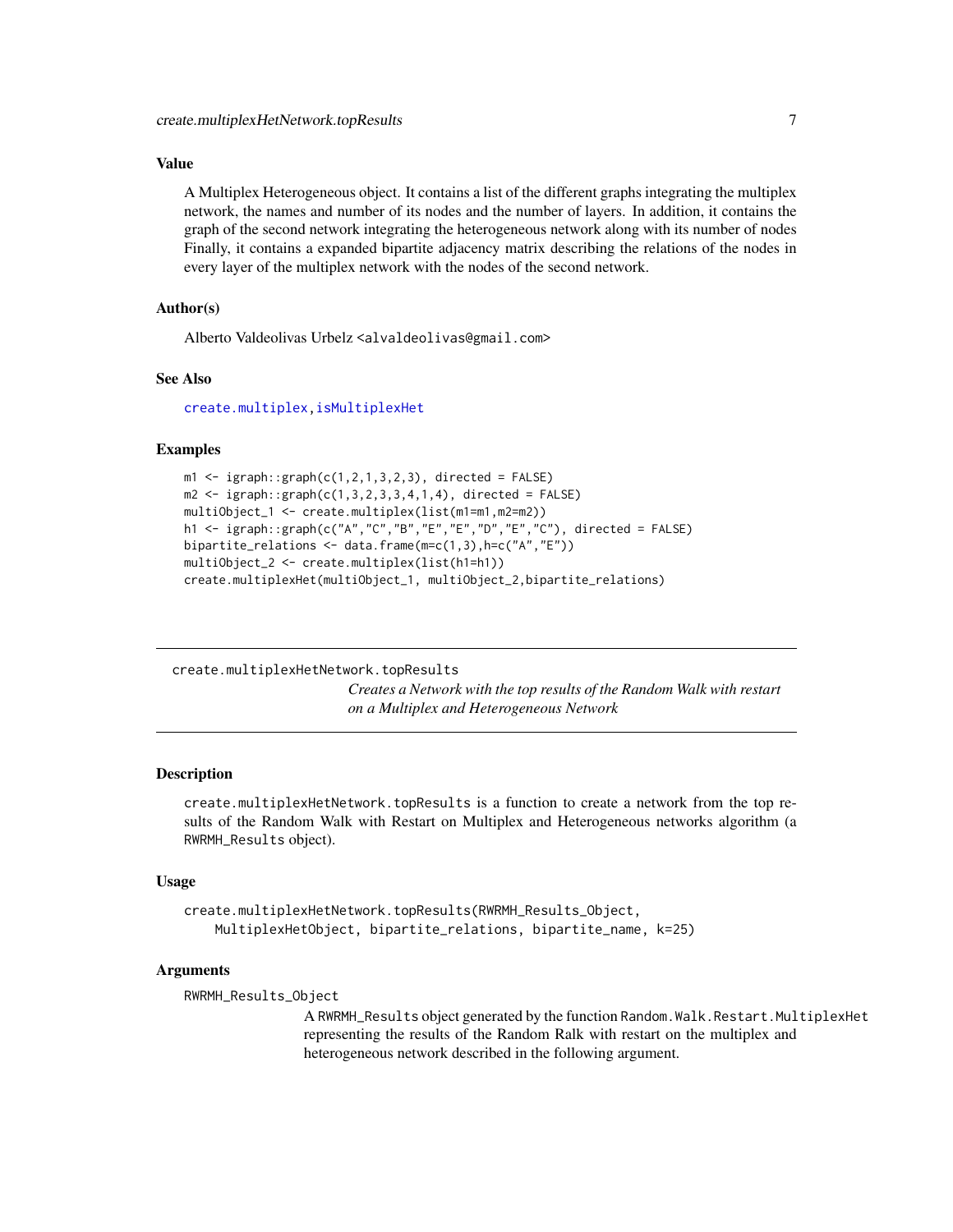<span id="page-7-0"></span>

| MultiplexHetObject  |                                                                                                                                                                                                                                                                                                                                                                                                                                                                                                                   |
|---------------------|-------------------------------------------------------------------------------------------------------------------------------------------------------------------------------------------------------------------------------------------------------------------------------------------------------------------------------------------------------------------------------------------------------------------------------------------------------------------------------------------------------------------|
|                     | A MultiplexHet object generated by the function create.multiplexHet rep-<br>resenting a multiplex and heterogeneous network.                                                                                                                                                                                                                                                                                                                                                                                      |
| bipartite_relations |                                                                                                                                                                                                                                                                                                                                                                                                                                                                                                                   |
|                     | A data frame containing the relationships (bipartite interactions) between the<br>nodes of the first multiplex network and the nodes of the second multiplex of the<br>heterogeneous system. The data frame should contain two or three columns: the<br>first one with the nodes of the multiplex network; the second one with the nodes<br>of the second network. The third one is not mandatory and it should contain<br>the weights. Every node should be present in their corresponding multiplex<br>network. |
|                     | bipartite name A vector containing the name for the bipartite relations to be integrated as part of<br>the resulting network. It is included as an attribute for all the bipartite edges of<br>the resulting network. It's optional and its default value is "bipartiteRelations".                                                                                                                                                                                                                                |
| k                   | A numeric value between 1 and 200. It is the number of top ranked nodes to be<br>included in the resulting multiplex network.                                                                                                                                                                                                                                                                                                                                                                                     |

# Value

An igraph object containing the top k ranked multiplex nodes and the top k ranked second network nodes in the Random Walk with Restart on a Multiplex and Heterogeneous network algorithm. We include all the possible types of interactions between pairs of nodes according to the different layers of the multiplex network, the bipartite interactions and the second network type of interactions.

# Author(s)

Alberto Valdeolivas Urbelz <alvaldeolivas@gmail.com>

# See Also

[create.multiplexHet,](#page-5-1)[isRWRMH\\_Results,](#page-12-1) [Random.Walk.Restart.MultiplexHet](#page-18-1) create.multiplexNetwork.topRes

```
m1 \leq -i igraph::graph(c(1,2,1,3,2,3)), directed = FALSE)
m2 \leq -i igraph::graph(c(1,3,2,3,3,4,1,4), directed = FALSE)
multiObject_1 <- create.multiplex(list(m1=m1,m2=m2))
h1 <- igraph::graph(c("A","C","B","E","E","D","E","C"), directed = FALSE)
multiObject_2 <- create.multiplex(list(h1=h1))
bipartite_relations <- data.frame(m=c(1,3),h=c("A","E"))
multiHetObject <-
    create.multiplexHet(multiObject_1, multiObject_2,bipartite_relations)
MultiHetTranMatrix <- compute.transition.matrix(multiHetObject)
Multiplex1_Seeds <- c(1)
Multiplex2_Seeds <- c("E")
RWR_MultiHetResults <-
    Random.Walk.Restart.MultiplexHet(MultiHetTranMatrix, multiHetObject,
        Multiplex1_Seeds,Multiplex2_Seeds)
create.multiplexHetNetwork.topResults(RWR_MultiHetResults,multiHetObject,
    bipartite_relations)
```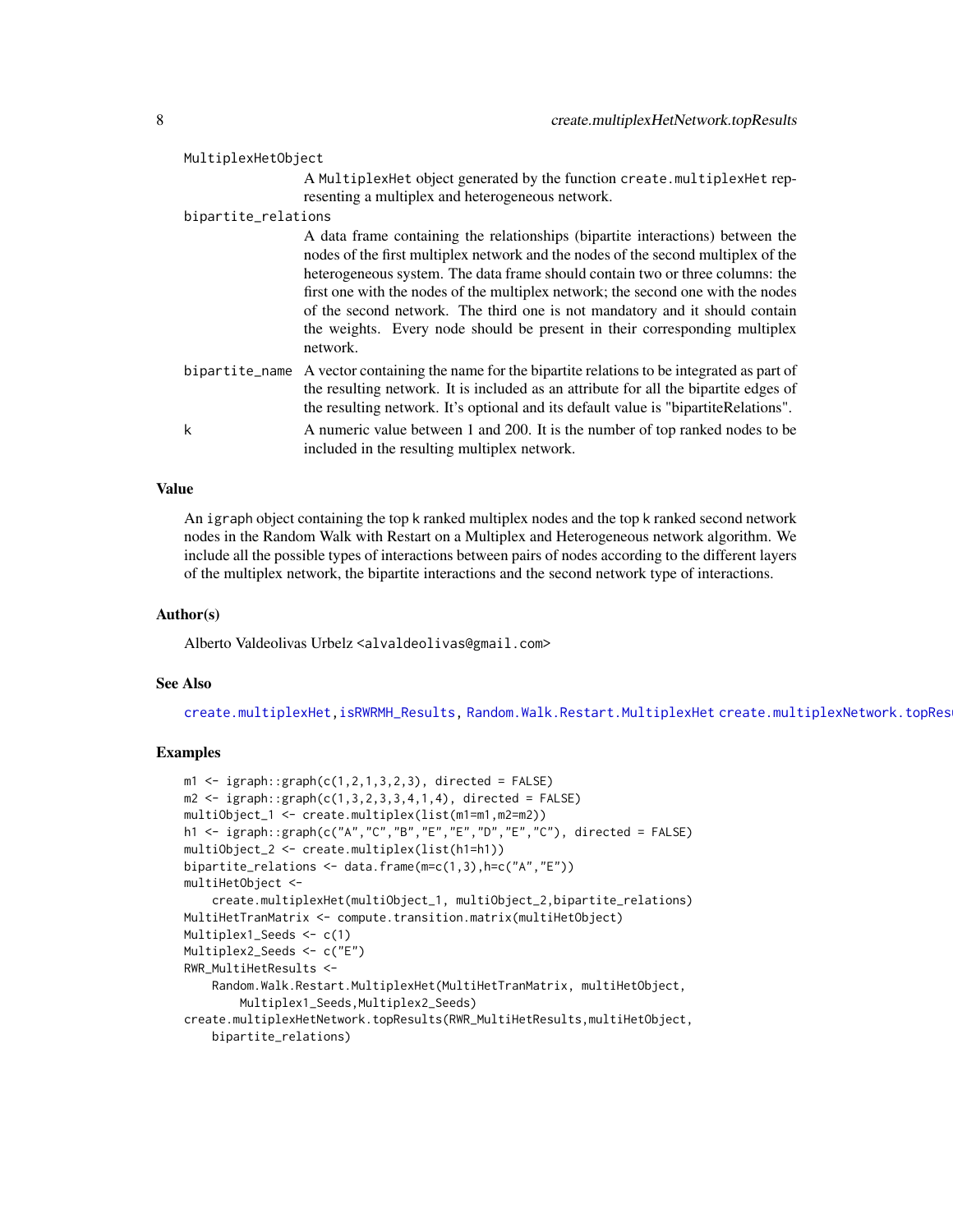<span id="page-8-1"></span><span id="page-8-0"></span>create.multiplexNetwork.topResults

*Creates a Network with the top results of the Random Walk with restart on a Multiplex Network*

## Description

create.multiplexNetwork.topResults is a function to create a network from the top results of the Random Walk with Restart on Multiplex networks algorithm (a RWRM\_Results object).

# Usage

```
create.multiplexNetwork.topResults(RWRM_Result_Object,
   MultiplexObject,k=25)
```
#### Arguments

| RWRM_Result_Object |                                                                                                                                                                                                                 |
|--------------------|-----------------------------------------------------------------------------------------------------------------------------------------------------------------------------------------------------------------|
|                    | A RWRM_Results object generated by the function Random. Walk. Restart. Multiplex<br>representing the results of the Random Ralk with restart on the multiplex net-<br>work described in the following argument. |
| MultiplexObject    |                                                                                                                                                                                                                 |
|                    | A Multiplex object generated by the function create. multiplex representing<br>a multiplex network.                                                                                                             |
| k                  | A numeric value between 1 and 200. It is the number of top ranked nodes to be<br>included in the resulting multiplex network.                                                                                   |

# Value

An igraph object containing the top k ranked multiplex nodes in the Random Walk with Restart on a Multiplex network algorithm. We include all the possible types of interactions between pairs of nodes according to the different layers of the multiplex network.

# Author(s)

Alberto Valdeolivas Urbelz <alvaldeolivas@gmail.com>

#### See Also

[create.multiplex,](#page-4-1) [Random.Walk.Restart.Multiplex](#page-16-1) [isRWRM\\_Results,](#page-13-1) [create.multiplexHetNetwork.topResults](#page-6-1)

```
m1 \leq -i graph::graph(c(1,2,1,3,2,3), directed = FALSE)
m2 \leq -i graph::graph(c(1,3,2,3,3,4,1,4), directed = FALSE)
multiObject <- create.multiplex(list(m1=m1,m2=m2))
AdjMatrix <- compute.adjacency.matrix(multiObject)
AdjMatrixNorm <- normalize.multiplex.adjacency(AdjMatrix)
```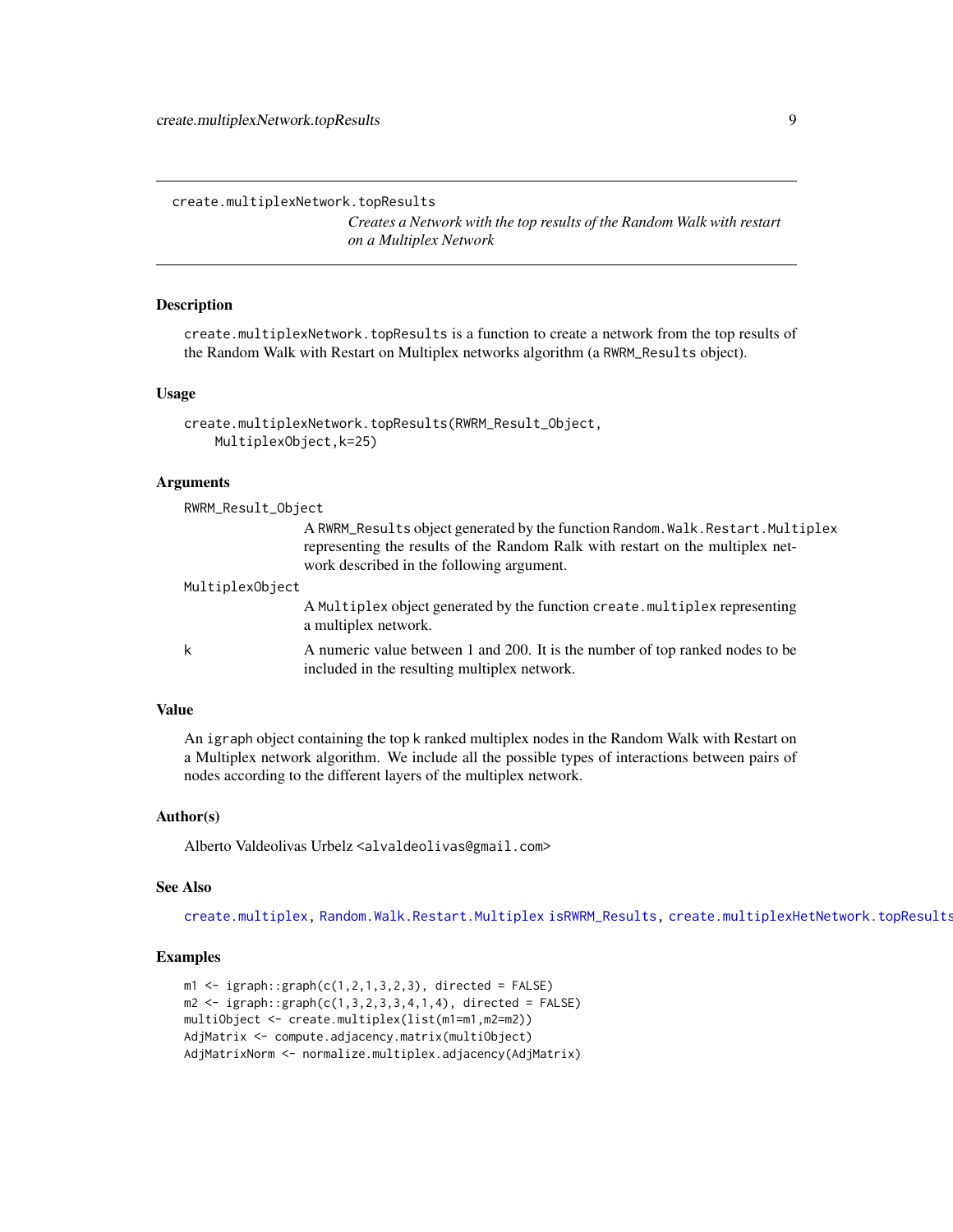```
Seed \leq c(1)RWR_MultiResults <-
    Random.Walk.Restart.Multiplex(AdjMatrixNorm, multiObject, Seed)
create.multiplexNetwork.topResults(RWR_MultiResults,multiObject)
```
Disease\_Network *A disease-disease similarity network.*

# Description

An igraph object containing a disease-disease similarity network. The network is obtained as described in the article cited in the source section.

# Usage

```
data(Disease_Network)
```
# Format

An igraph object containing 28246 binary relationships between 6947 diseases.

# Source

Valdeolivas, A., Tichit, L., Navarro, C., Perrin, S., Odelin, G., Levy, N., ... Baudot, A. (2017). Random Walk With Restart On Multiplex And Heterogeneous Biological Networks. bioRxiv, 1–31. https://doi.org/10.1101/134734 <https://www.biorxiv.org/content/early/2017/08/30/134734>

GeneDiseaseRelations *Diseases and their causative genes*

#### Description

A dataset containing some diseases and their causative genes. The dataset is obtained as described in the article cited in the source section.

# Usage

data(GeneDiseaseRelations)

# Format

A data frame with 4496 rows and 2 variables:

hgnc\_symbol Gene name, in HGNC format

mim\_morbid Disease id, in mim code

<span id="page-9-0"></span>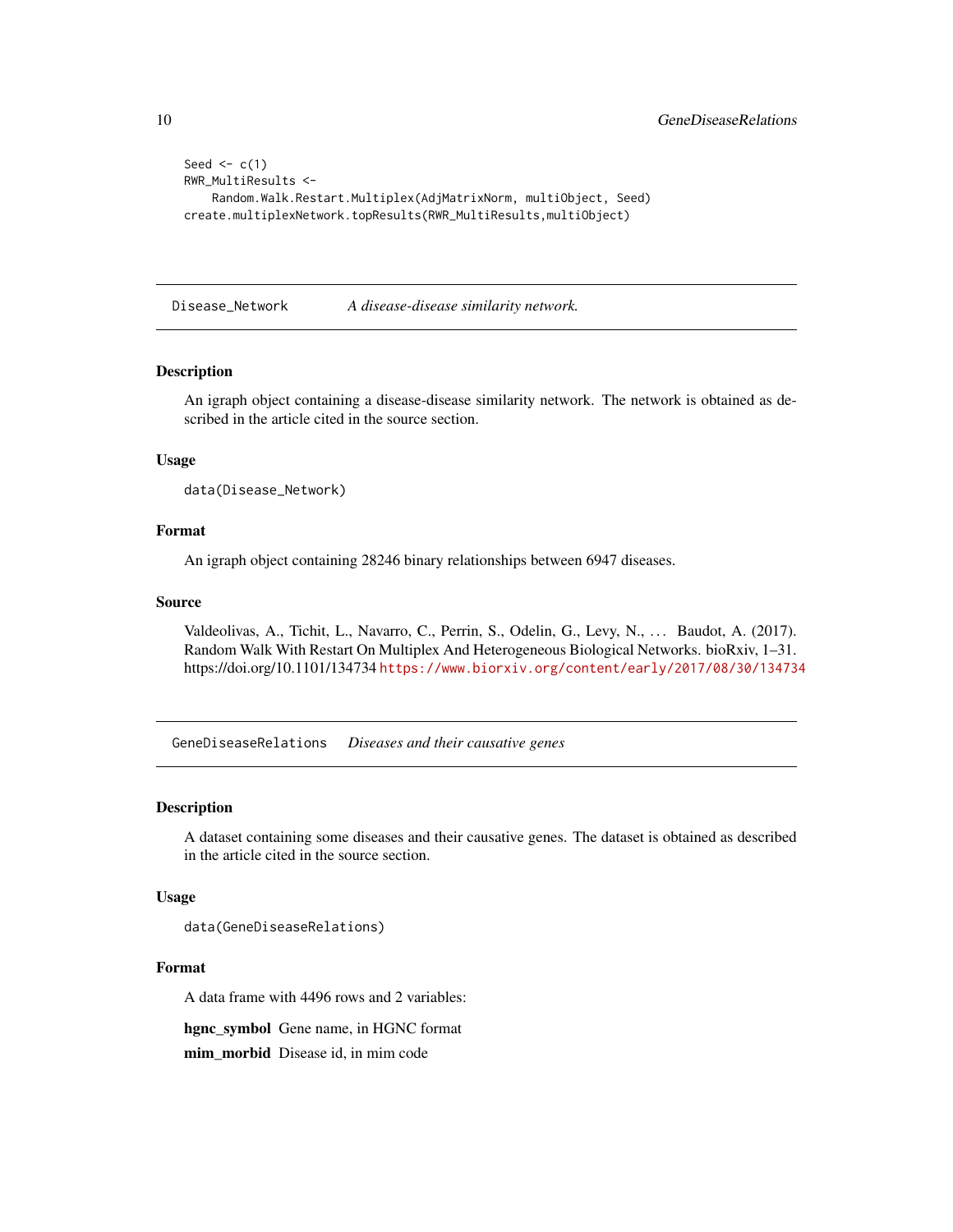# <span id="page-10-0"></span>isMultiplex 11

# Source

Valdeolivas, A., Tichit, L., Navarro, C., Perrin, S., Odelin, G., Levy, N., . . . Baudot, A. (2017). Random Walk With Restart On Multiplex And Heterogeneous Biological Networks. bioRxiv, 1–31. https://doi.org/10.1101/134734 <https://www.biorxiv.org/content/early/2017/08/30/134734>

<span id="page-10-1"></span>isMultiplex *Is this R object a Multiplex object?*

# Description

A Multiplex object is an R object generated as the result of calling the function create.multiplex + isMultiplex(x) checks whether an R object is Multiplex.

# Usage

isMultiplex(x)

# Arguments

x An R object

# Value

A logical constant, TRUE if argument x is a Mutiplex object.

# Author(s)

Alberto Valdeolivas Urbelz <alvaldeolivas@gmail.com>

# See Also

[create.multiplex](#page-4-1), [isMultiplexHet](#page-11-1)

```
m1 \leq -i graph::graph(c(1,2,1,3,2,3), directed = FALSE)
m2 \leq -i graph::graph(c(1,3,2,3,3,4,1,4), directed = FALSE)
multiObject <- create.multiplex(list(m1=m1,m2=m2))
isMultiplex(multiObject)
isMultiplex(m1)
```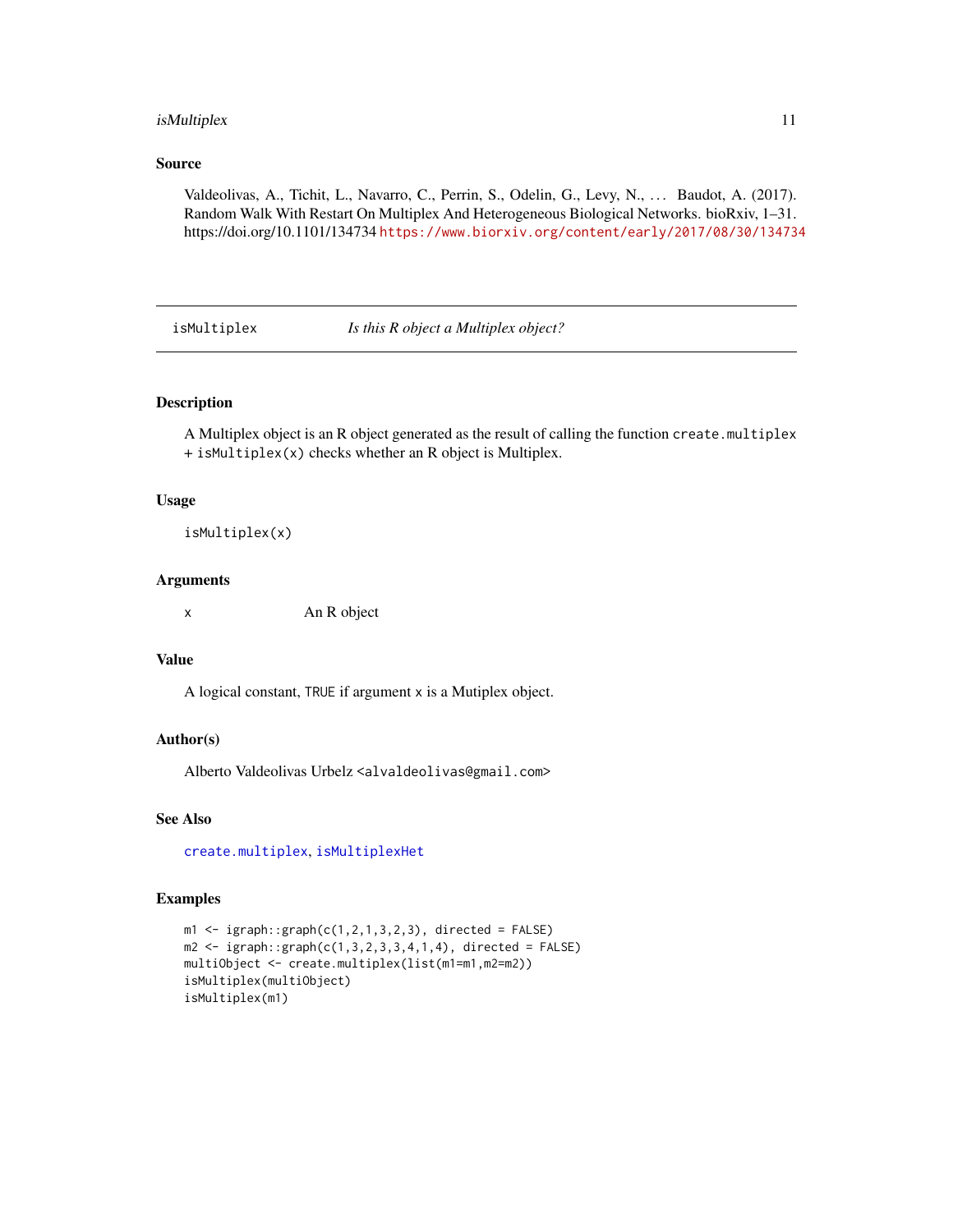<span id="page-11-1"></span><span id="page-11-0"></span>

# Description

A Multiplex Heterogeneous object is an R object generated as the result of calling the function create.multiplexHet

#### Usage

isMultiplexHet(x)

# Arguments

x An R object

# Details

isMultiplexHet(x) checks whether an R object is MultiplexHet

# Value

A logical constant, TRUE if argument x is a MultiplexHet object.

# Author(s)

Alberto Valdeolivas Urbelz <alvaldeolivas@gmail.com>

#### See Also

[create.multiplexHet](#page-5-1), [isMultiplex](#page-10-1)

```
m1 \leq -i graph::graph(c(1,2,1,3,2,3)), directed = FALSE)
m2 \leq -i igraph::graph(c(1,3,2,3,3,4,1,4), directed = FALSE)
multiObject_1 <- create.multiplex(list(m1=m1,m2=m2))
h1 <- igraph::graph(c("A","C","B","E","E","D","E","C"), directed = FALSE)
multiObject_2 <- create.multiplex(list(h1=h1))
bipartite_relations <- data.frame(m=c(1,3),h=c("A","E"))
multiHetObject <-
    create.multiplexHet(multiObject_1,multiObject_2,bipartite_relations)
isMultiplexHet(multiHetObject)
isMultiplexHet(h1)
```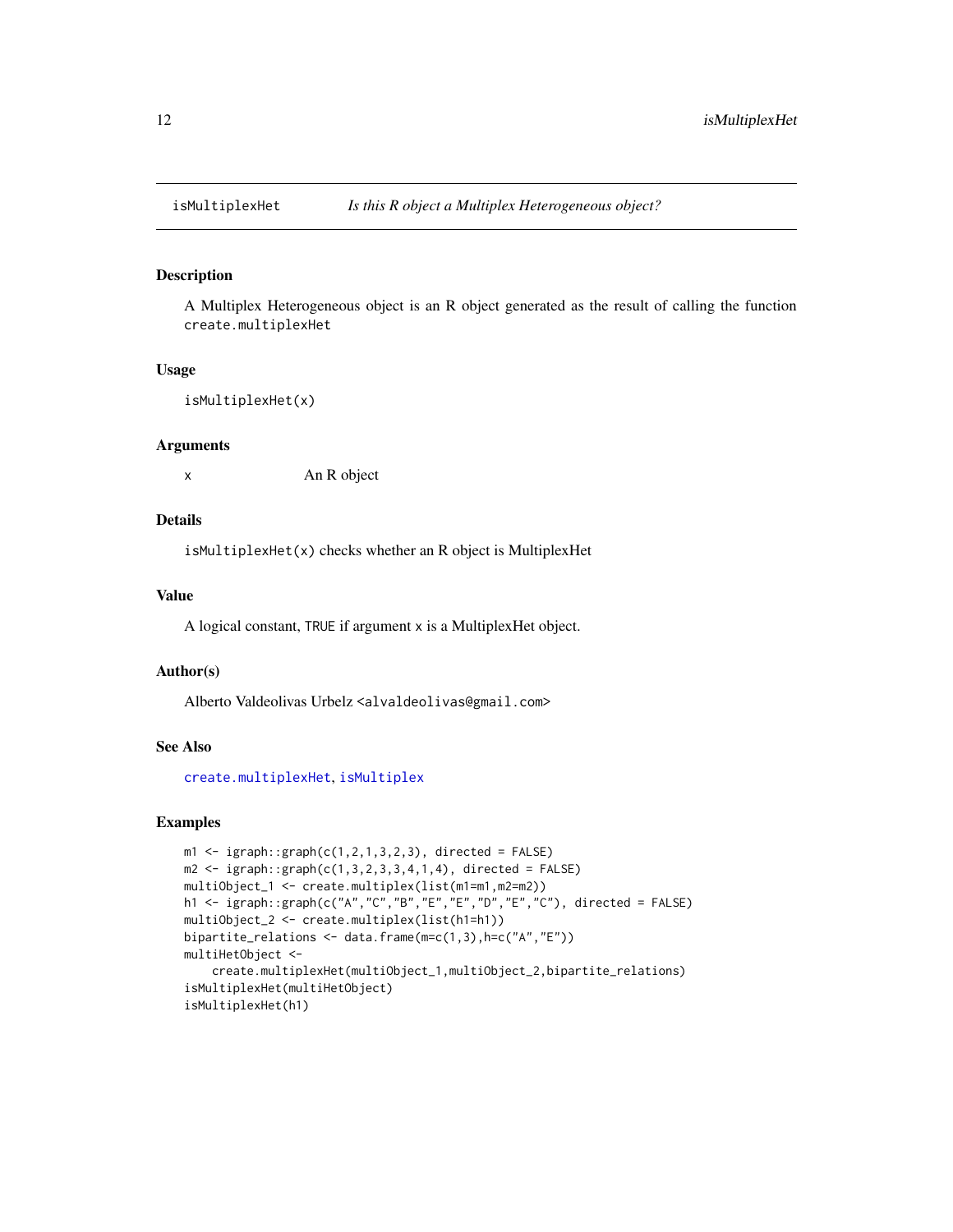<span id="page-12-1"></span><span id="page-12-0"></span>

#### Description

A RWR on Multiplex Heterogeneous object is an R object generated as the result of calling the function Random.Walk.Restart.MultiplexHet (Results of the RWR-MH)

#### Usage

```
isRWRMH_Results(x)
```
#### Arguments

x An R object

# Details

isRWRMH\_Results(x) checks whether an R object is RWRMH\_Results

# Value

A logical constant, TRUE if argument x is a RWRMH\_Results object.

# Author(s)

Alberto Valdeolivas Urbelz <alvaldeolivas@gmail.com>

# See Also

[Random.Walk.Restart.MultiplexHet](#page-18-1), [isRWRM\\_Results](#page-13-1)

```
m1 \leq -i igraph::graph(c(1,2,1,3,2,3)), directed = FALSE)
m2 \leq -igraph::graph(c(1,3,2,3,3,4,1,4), directed = FALSE)multiObject_1 <- create.multiplex(list(m1=m1,m2=m2))
h1 <- igraph::graph(c("A","C","B","E","E","D","E","C"), directed = FALSE)
multiObject_2 <- create.multiplex(list(h1=h1))
bipartite_relations <- data.frame(m=c(1,3),h=c("A","E"))
multiHetObject <-
    create.multiplexHet(multiObject_1,multiObject_2,bipartite_relations)
MultiHetTranMatrix <- compute.transition.matrix(multiHetObject)
Multiplex1_Seeds <- c(1)
Multiplex2_Seeds <- c("E")
RWR_MultiHetResults <-
    Random.Walk.Restart.MultiplexHet(MultiHetTranMatrix,multiHetObject,
    Multiplex1_Seeds ,Multiplex2_Seeds)
```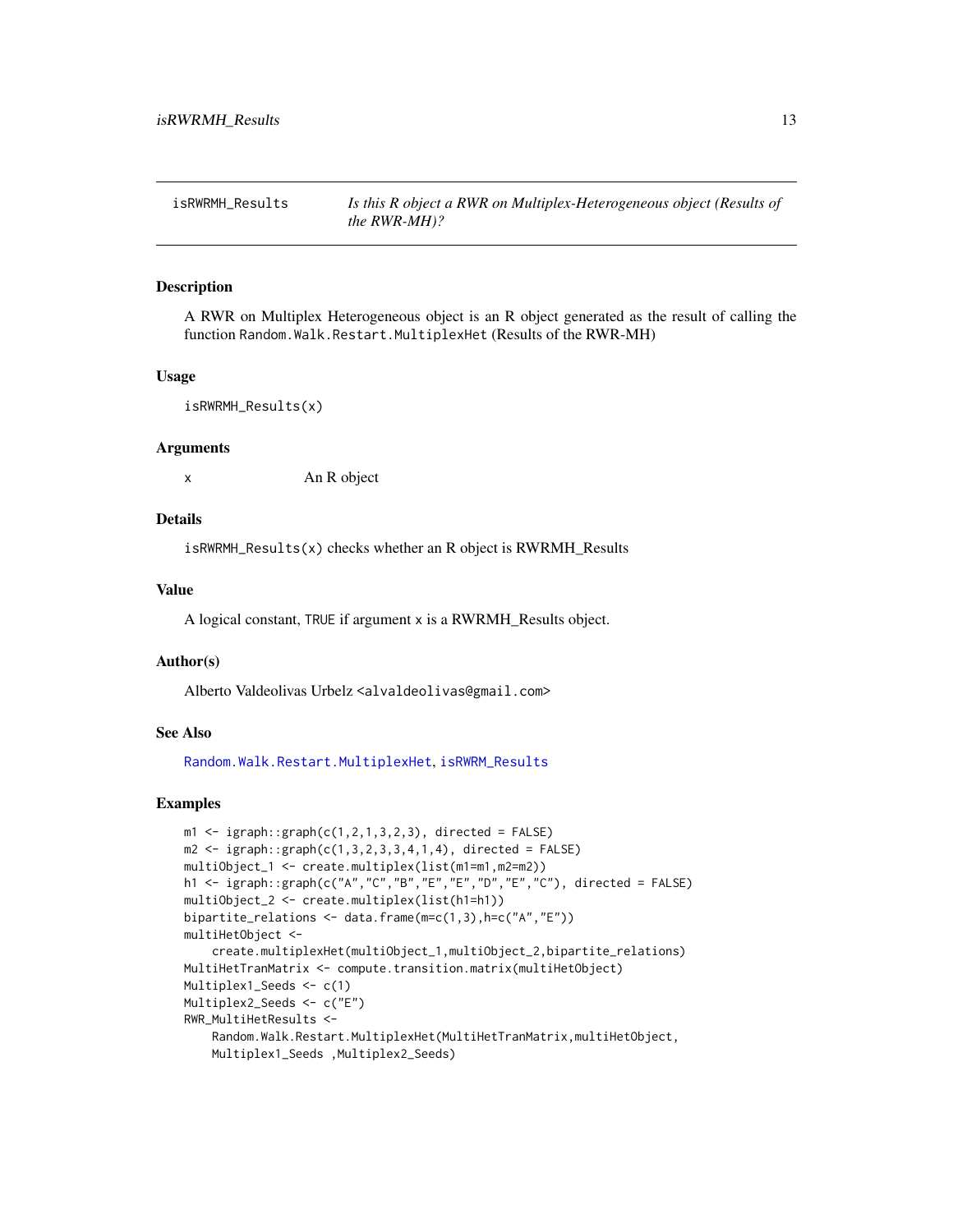```
isRWRMH_Results(RWR_MultiHetResults)
isRWRMH_Results(m1)
```
<span id="page-13-1"></span>isRWRM\_Results *Is this R object a RWR on Multiplex object (Results of the RWR-M)?*

# Description

A RWR on Multiplex object is an R object generated as the result of calling the function Random. Walk. Restart. Multiplex (Results of the RWR-M)

# Usage

isRWRM\_Results(x)

# Arguments

x An R object

# Details

isRWRM\_Results(x) checks whether an R object is RWRM\_Results

#### Value

A logical constant, TRUE if argument x is a RWRM\_Results object.

# Author(s)

Alberto Valdeolivas Urbelz <alvaldeolivas@gmail.com>

#### See Also

[Random.Walk.Restart.Multiplex](#page-16-1), [isRWRMH\\_Results](#page-12-1)

```
m1 \leq -i igraph::graph(c(1,2,1,3,2,3), directed = FALSE)
m2 \leq -i igraph::graph(c(1,3,2,3,3,4,1,4), directed = FALSE)
multiObject <- create.multiplex(list(m1=m1,m2=m2))
AdjMatrix <- compute.adjacency.matrix(multiObject)
AdjMatrixNorm <- normalize.multiplex.adjacency(AdjMatrix)
Seed \leq c(1)
RWR_MultiResults <-
    Random.Walk.Restart.Multiplex(AdjMatrixNorm, multiObject,Seed)
isRWRM_Results(RWR_MultiResults)
isRWRM_Results(m1)
```
<span id="page-13-0"></span>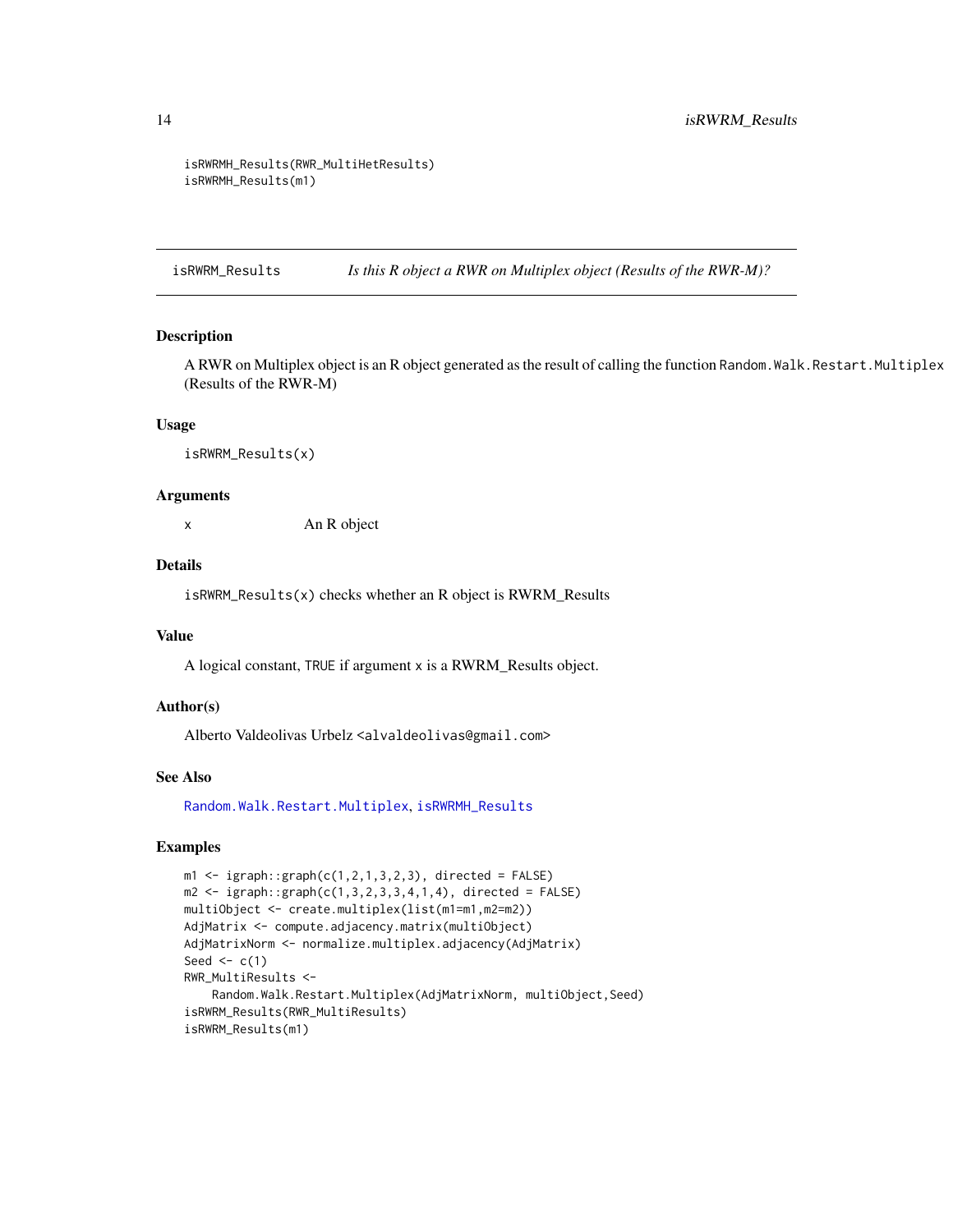<span id="page-14-1"></span><span id="page-14-0"></span>normalize.multiplex.adjacency

*Computes column normalization of an adjacency matrix*

# Description

normalize.multiplex.adjacency is a function to compute the column normalization of a sparse matrix of the package Matrix.

# Usage

```
normalize.multiplex.adjacency(x)
```
#### Arguments

x A Matrix object describing an adjacency matrix of a network.

# Value

A square sparse column normalized matrix created with the Matrix package.

#### Author(s)

Alberto Valdeolivas Urbelz <alvaldeolivas@gmail.com>

# See Also

[compute.adjacency.matrix,](#page-1-1)[Random.Walk.Restart.Multiplex](#page-16-1)

```
m1 \leq -i graph::graph(c(1,2,1,3,2,3)), directed = FALSE)
m2 \leq -i igraph::graph(c(1,3,2,3,3,4,1,4)), directed = FALSE)
multiObject <- create.multiplex(list(m1=m1,m2=m2))
AdjMatrix <- compute.adjacency.matrix(multiObject)
normalize.multiplex.adjacency(AdjMatrix)
```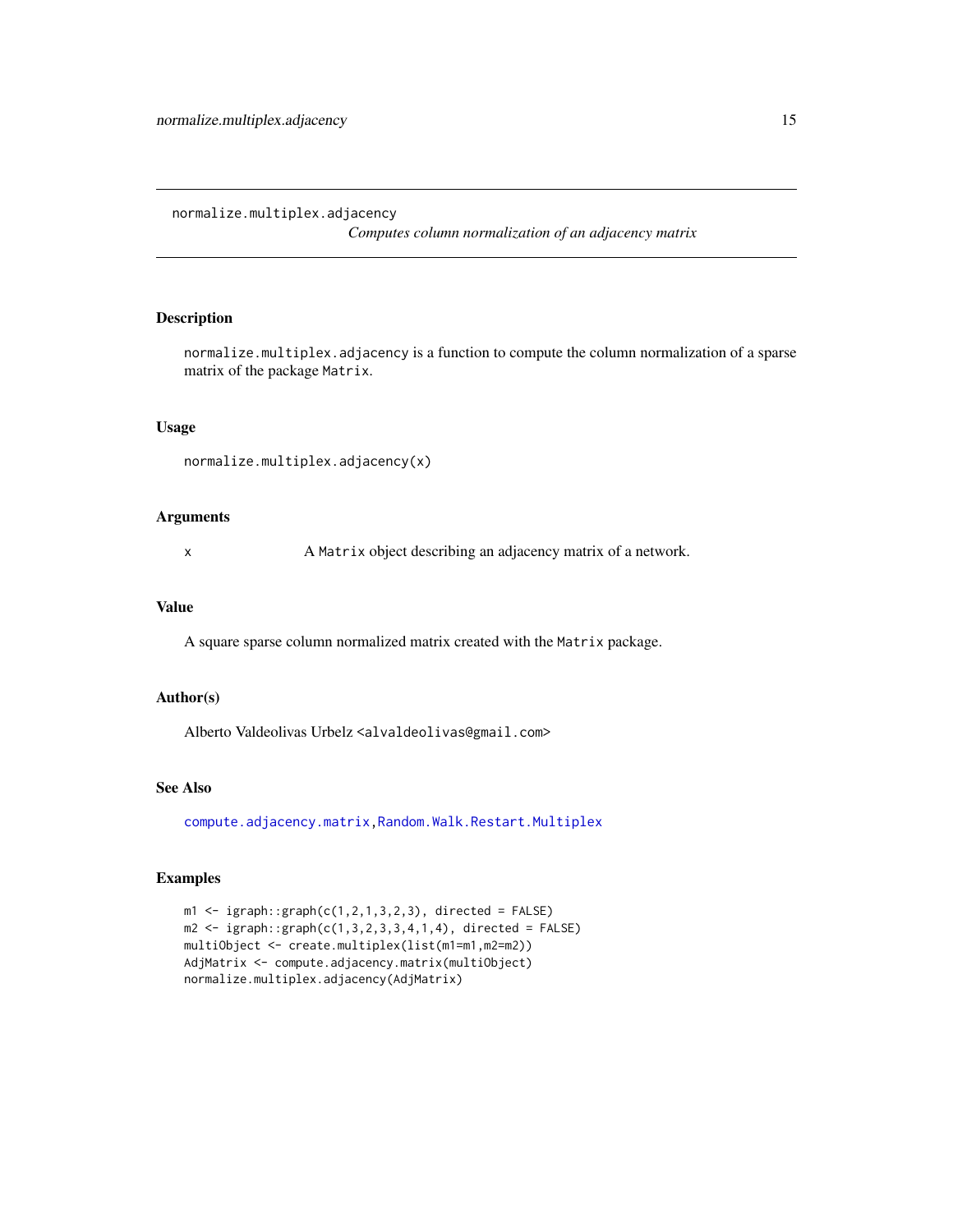<span id="page-15-0"></span>

#### Description

An igraph object containing a Pathway network. The network is obtained as described in the article cited in the source section. However, it was reduced in such a way that only contains genes/proteins expressed in the adipose tissue.

#### Usage

```
data(Pathway_Network)
```
# Format

An igraph object containing 62602 binary interactions between 3533 proteins

#### Source

Valdeolivas, A., Tichit, L., Navarro, C., Perrin, S., Odelin, G., Levy, N., ... Baudot, A. (2017). Random Walk With Restart On Multiplex And Heterogeneous Biological Networks. bioRxiv, 1–31. https://doi.org/10.1101/134734 <https://www.biorxiv.org/content/early/2017/08/30/134734>

PPI\_Network *A protein-protein physical interaction network (PPI network)*

# **Description**

An igraph object containing a protein-protein physical interaction network (PPI network). The network is obtained as described in the article cited in the source section. However, it was reduced in such a way that only contains genes/proteins expressed in the adipose tissue.

#### Usage

data(PPI\_Network)

# Format

An igraph object containing 18062 binary interactions between 4317 proteins

#### Source

Valdeolivas, A., Tichit, L., Navarro, C., Perrin, S., Odelin, G., Levy, N., ... Baudot, A. (2017). Random Walk With Restart On Multiplex And Heterogeneous Biological Networks. bioRxiv, 1–31. https://doi.org/10.1101/134734 <https://www.biorxiv.org/content/early/2017/08/30/134734>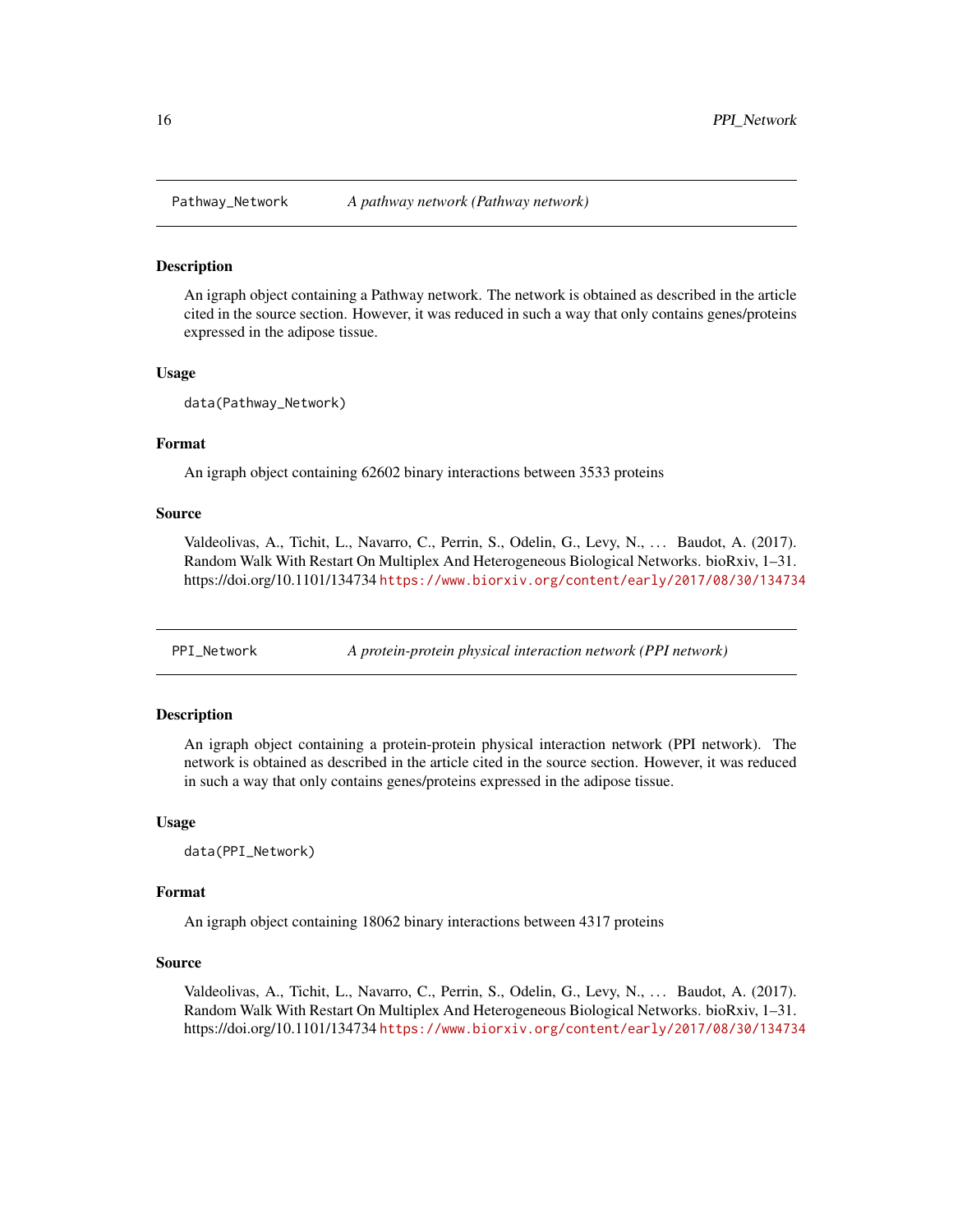<span id="page-16-1"></span><span id="page-16-0"></span>Random.Walk.Restart.Multiplex

*Performs Random Walk with Restart on a Multiplex Network*

# Description

Random.Walk.Restart.Multiplex is a function to perform a Random Walk with Restart on a Multiplex network (on a Multiplex object). See more details about the algorithm below.

# Usage

```
Random.Walk.Restart.Multiplex(...)
```

```
## Default S3 method:
Random.Walk.Restart.Multiplex(
  x,
 MultiplexObject,
 Seeds,
  r = 0.7,
  tau,
 MeanType = "Geometric",
 DispResults = "TopScores",
  ...
)
```
# Arguments

| .               | Further arguments passed to Random. Walk. Restart. Multiplex                                                                                                                                                                                                                                                                                                                          |
|-----------------|---------------------------------------------------------------------------------------------------------------------------------------------------------------------------------------------------------------------------------------------------------------------------------------------------------------------------------------------------------------------------------------|
| $\mathsf{x}$    | An object of the Matrix package describing a column normalized adjacency<br>matrix of a multiplex network.                                                                                                                                                                                                                                                                            |
| MultiplexObject |                                                                                                                                                                                                                                                                                                                                                                                       |
|                 | A Multiplex object generated by the function create. multiplex representing<br>a multiplex network.                                                                                                                                                                                                                                                                                   |
| Seeds           | A vector containing the names of the seeds for the Random Walk algorithm. See<br>more details below.                                                                                                                                                                                                                                                                                  |
| $\mathsf{r}$    | A numeric value between 0 and 1. It sets the probability of restarting to a seed<br>node after each step. See more details below.                                                                                                                                                                                                                                                     |
| tau             | A vector containing the probability of restart on the seeds of the different layers<br>(layers weights). It must have the same length than the number of layers of the<br>multpiplex network. The sum of its components divided by the number of layers<br>must be 1. See more details below.                                                                                         |
| MeanType        | The user can choose one of the following options: c("Geometric","Arithmetic","Sum").<br>These options represent the different way to combine the RWR score for the<br>same node in different layers. By default and recommended Geometric (Geo-<br>metric Mean.). Arithmetic is the arithmetic mean and sum just sum all the scores<br>for the same node across the different layers. |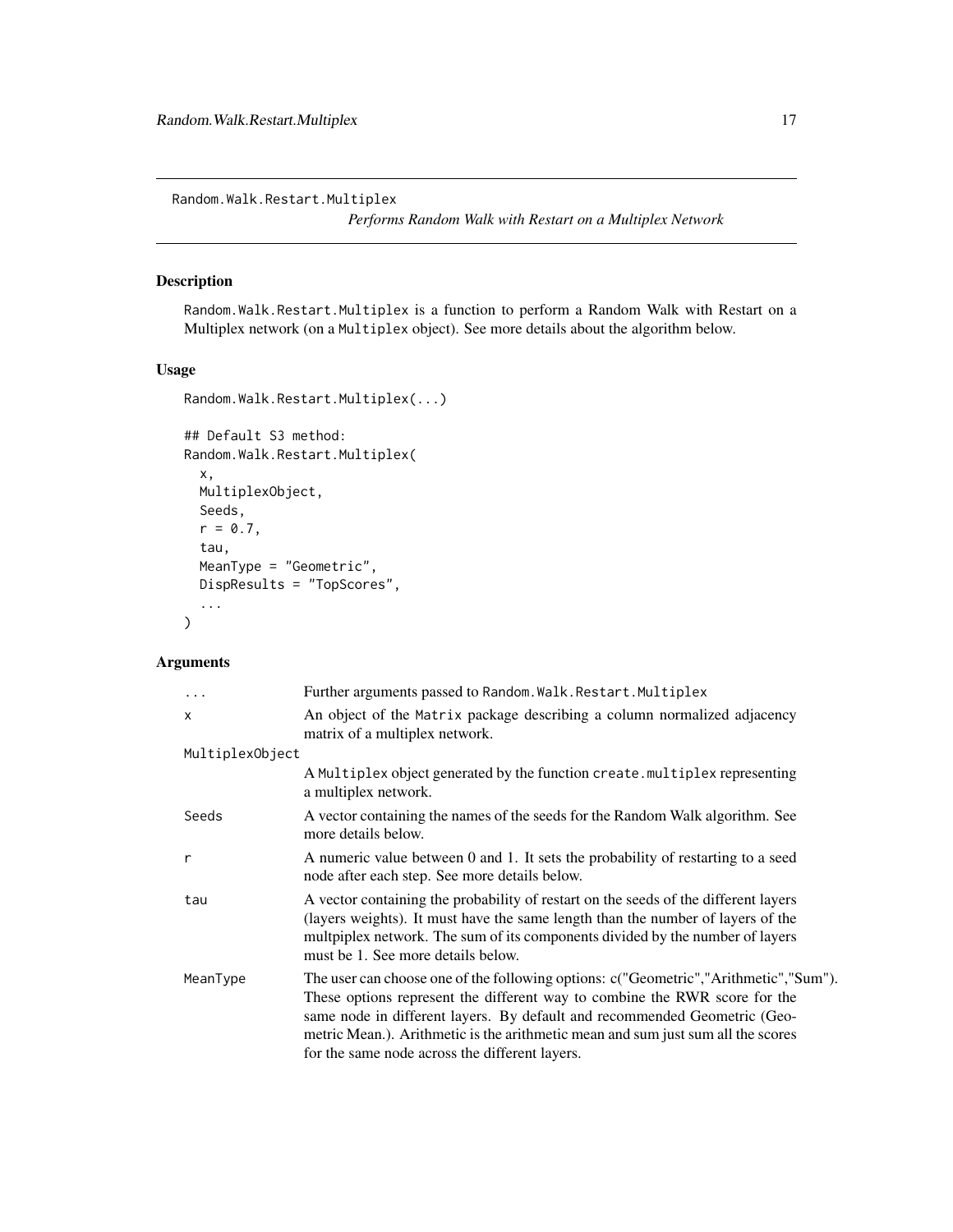<span id="page-17-0"></span>DispResults The user can choose one of the following options: c("TopScores","Alphabetic"). These options represent the way the RWR results would be presented. By default, and recommended, the nodes would be ordered by score. This option is also required to properly run the create.multiplexNetwork.topResults and create.multiplexHetNetwork.topResults functions

# Details

Random Walk with Restart simulates an imaginary particle that starts on a seed(s) node(s) and follows randomly the edges of a network. At each step, there is a restart probability, r, meaning that the particle comes back to the seed(s). The extension to multiplex networks allows the particle to explore different monoplex networks (layers). At each step, the particle can also jump to the same node in a different layer.

- Seeds: A vector containing the name of the different seed node(s). It's mandatory to provide at least one seed. The seed(s) node(s) should belong to any of the layers. The length of this vector should be smaller than the total number of nodes in the multiplex network.
- r: A numeric value representing the restart probability on the seeds for the random walker. It must be between 0 and 1. It is set by default to 0.7, which is the most common value in this kind of approaches. It means that, at each step, the walker has a 70% of probability of coming back to one of the seeds.
- tau: A numeric vector containing the probability of restarting in the nodes of the different layers of the multiplex. In the example below, we define the node 1 as the seed node. However, we can find this node in both layers. Therefore, the walker can restart in any of these seed nodes. It is a way to give different relevance (weight) to the different layers.

# Value

A RWRM\_Results object. It contains a sorted ranking of all the nodes of the multiplex network, except the seeds, along with their score. In addition, it contains in a different field the nodes used as seeds.

# Author(s)

Alberto Valdeolivas Urbelz <alvaldeolivas@gmail.com>

#### See Also

[create.multiplex](#page-4-1)[,compute.adjacency.matrix,](#page-1-1) [normalize.multiplex.adjacency,](#page-14-1)[isRWRM\\_Results,](#page-13-1) [Random.Walk.Restart.MultiplexHet](#page-18-1)

```
m1 \leq -i igraph::graph(c(1,2,1,3,2,3), directed = FALSE)
m2 \leq -i igraph::graph(c(1,3,2,3,3,4,1,4), directed = FALSE)
multiObject <- create.multiplex(list(m1=m1,m2=m2))
AdjMatrix <- compute.adjacency.matrix(multiObject)
AdjMatrixNorm <- normalize.multiplex.adjacency(AdjMatrix)
SeedNodes <-c(1)Random.Walk.Restart.Multiplex(AdjMatrixNorm,multiObject,SeedNodes)
```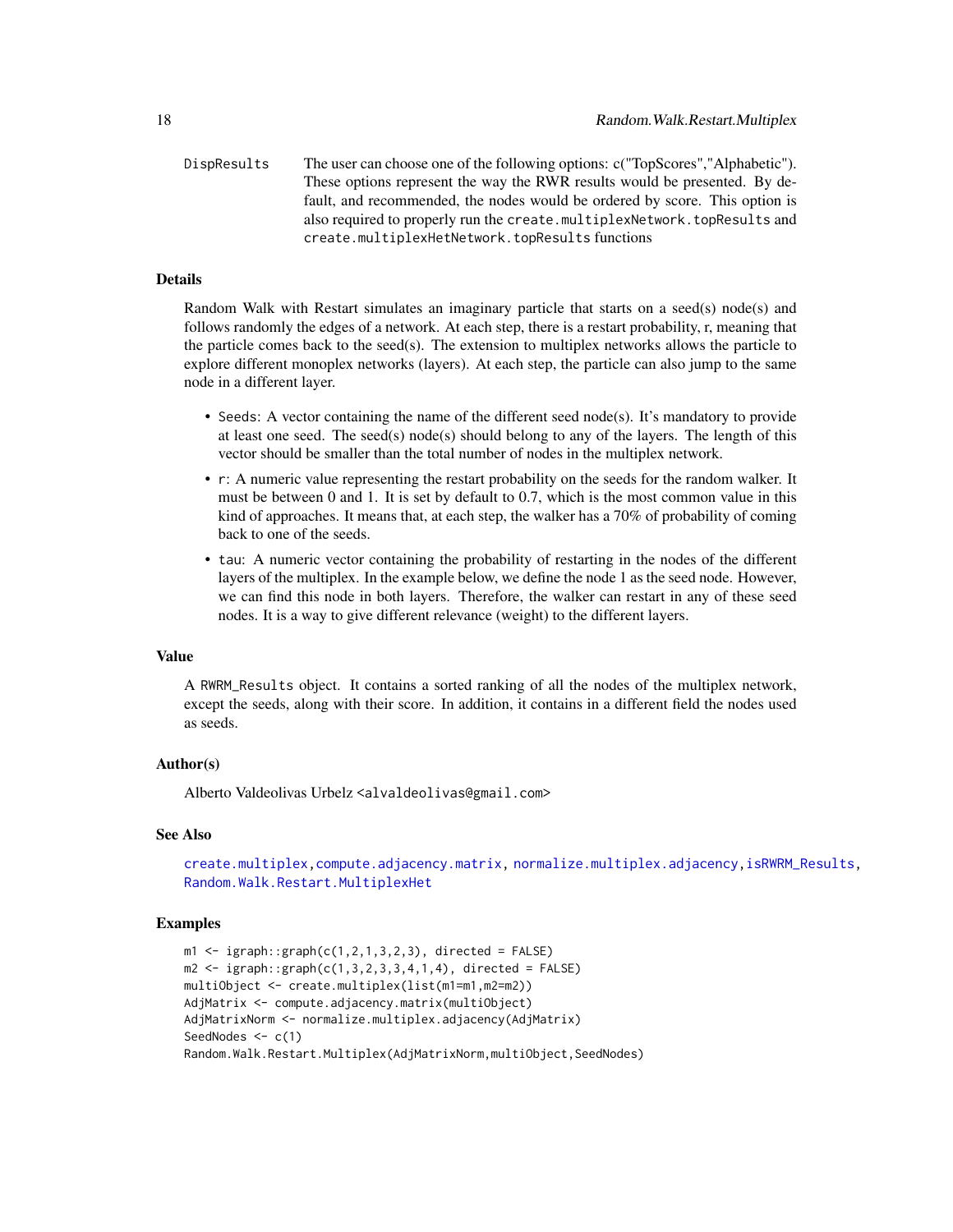<span id="page-18-1"></span><span id="page-18-0"></span>Random.Walk.Restart.MultiplexHet

*Performs Random Walk with Restart on a Multiplex and Heterogeneous Network*

# Description

Random.Walk.Restart.MultiplexHet is a function to perform a Random Walk with Restart on a Multiplex and Heterogeneous network (on a MultiplexHet object). See more details about the algorithm below.

# Usage

```
Random.Walk.Restart.MultiplexHet(...)
```

```
## Default S3 method:
Random.Walk.Restart.MultiplexHet(
  x,
 MultiplexHet_Object,
 Multiplex1_Seeds,
 Multiplex2_Seeds,
 r = 0.7,
  tau1,
  tau2,
  eta = 0.5,
 MeanType = "Geometric",
 DispResults = "TopScores",
  ...
)
```
# Arguments

| .                         | Further arguments passed to Random. Walk. Restart. Multiplex Het                                                                |
|---------------------------|---------------------------------------------------------------------------------------------------------------------------------|
| $\boldsymbol{\mathsf{x}}$ | An object of the Matrix package describing the possible transitions in a multi-<br>plex and heterogeneous network.              |
| MultiplexHet_Object       |                                                                                                                                 |
|                           | A Multiplex Het object generated by the function create. multiplex Het rep-<br>resenting a multiplex and heterogeneous network. |
| Multiplex1_Seeds          |                                                                                                                                 |
|                           | A vector containing the names of the seeds of the first multiplex network for the                                               |
|                           | Random Walk algorithm. See more details below.                                                                                  |
| Multiplex2_Seeds          |                                                                                                                                 |
|                           | A vector containing the names of the seeds of the second multiplex network for                                                  |
|                           | the Random Walk algorithm. See more details below.'                                                                             |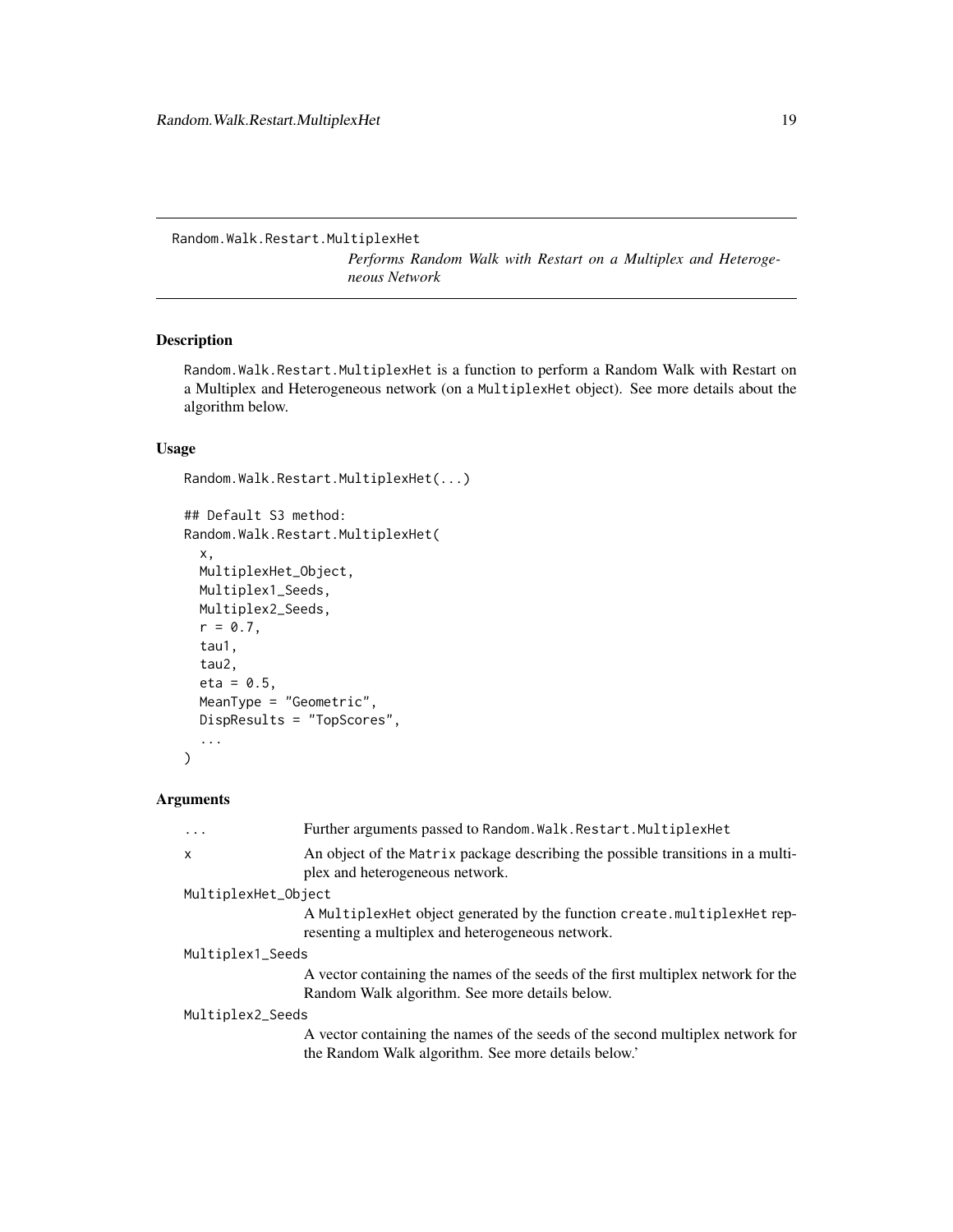| A numeric value between 0 and 1. It sets the probability of restarting to a seed<br>node after each step. See more details below.                                                                                                                                                                                                                                                     |
|---------------------------------------------------------------------------------------------------------------------------------------------------------------------------------------------------------------------------------------------------------------------------------------------------------------------------------------------------------------------------------------|
| A vector containing the probability of restart on the seeds of the different multi-<br>plex layers (layers weights) for the first multiplex. It must have the same length<br>than the number of layers of the multiplex. network. The sum of its components<br>divided by the number of layers must be 1. See more details below.                                                     |
| A vector containing the probability of restart on the seeds of the different mul-<br>tiplex layers (layers weights) for the second multiplex. It must have the same<br>length than the number of layers of the multiplex. network. The sum of its<br>components divided by the number of layers must be 1. See more details below.                                                    |
| A numeric value between 0 and 1. It controls the probability of restarting in<br>each network of the heterogeneous system (Multiplex or second network). See<br>more details below.                                                                                                                                                                                                   |
| The user can choose one of the following options: c("Geometric","Arithmetic","Sum").<br>These options represent the different way to combine the RWR score for the<br>same node in different layers. By default and recommended Geometric (Geo-<br>metric Mean.). Arithmetic is the arithmetic mean and sum just sum all the scores<br>for the same node across the different layers. |
| The user can choose one of the following options: c("TopScores","Alphabetic").<br>These options represent the way the RWR results would be presented. By de-<br>fault, and recommended, the nodes would be ordered by score. This option is<br>also required to properly run the                                                                                                      |
|                                                                                                                                                                                                                                                                                                                                                                                       |

# Details

Random Walk with Restart simulates an imaginary particle which starts on a seed(s) node(s) and follows randomly the edges of a network. At each step, there is a restart probability, r, meaning that the particle comes back to the seed(s). The extension to multiplex networks allows the particle to explore different monoplex networks (layers). At each step, the particle can also jump to the same node in a different layer. The extension to heterogeneous networks allows the particle to jump between nodes of different nature thanks to bipartite relationships between them. We can combine both, the multiplex and heterogeneous extension, by allowing the particle to jump from a node in every layer of the multiplex network to the other network, and the other way around.

- Multiplex\_Seed\_Nodes: A vector containing the name of the different seed node(s) of the multiplex network. It's mandatory to provide at least one seed (taking in account both types of seeds) The seed(s) node(s) should belong to any of the layers of the multiplex network. The length of this vector should be smaller than the total number of nodes in the multiplex network.
- SecondNet\_Seed\_Nodes: A vector containing the name of the different seed node(s) of the second network. It's mandatory to provide at least one seed (taking in account both types of seeds) The seed(s) node(s) should belong to the second network. The length of this vector should be smaller than the total number of nodes in the second network.
- r: A numeric value representing the restart probability on the seeds for the random walker. It must be between 0 and 1. It is set by default to 0.7, which is the most common value in this kind of approaches. It means that, at each step, the walker has a  $70\%$  of probability of coming back to one of the seeds.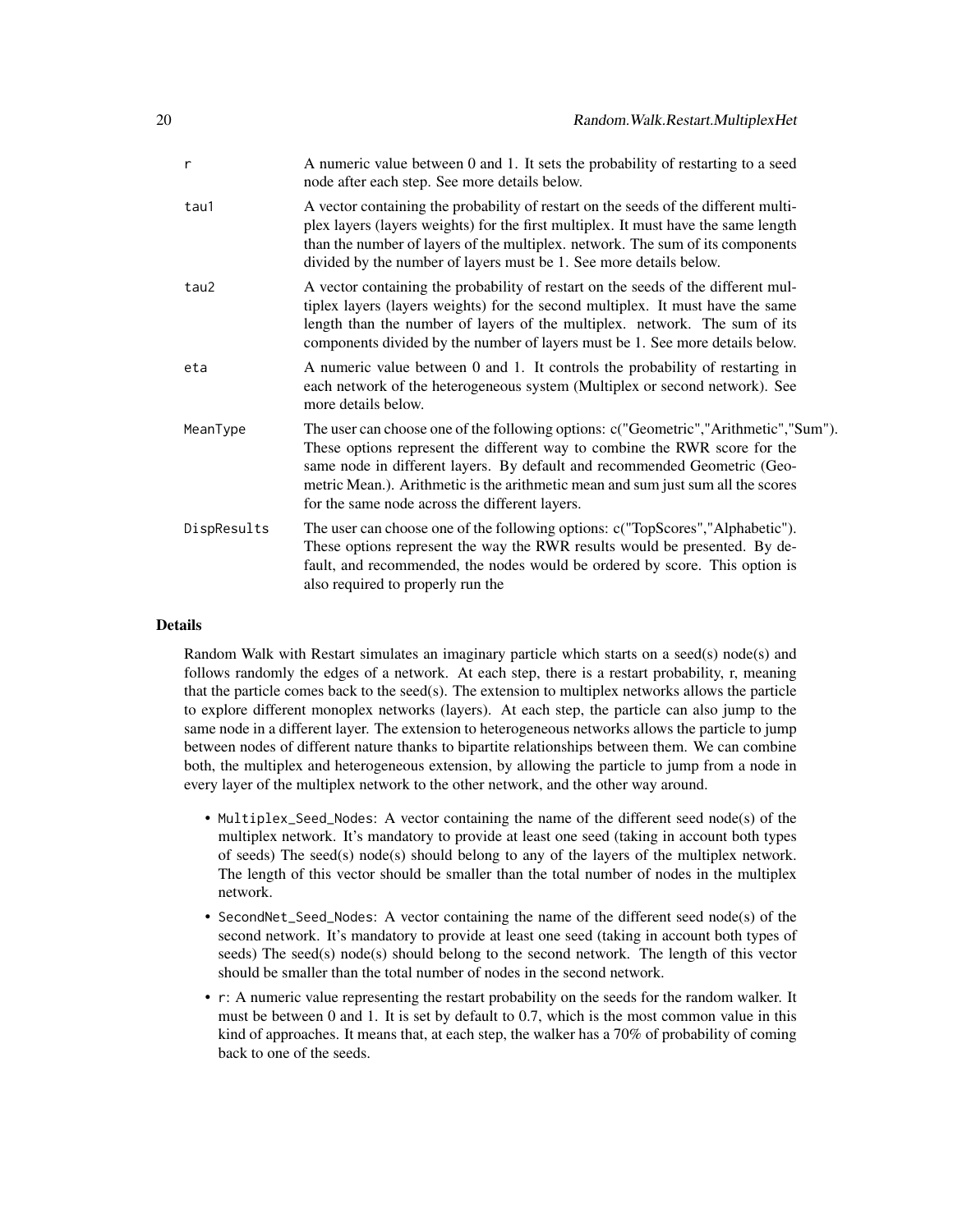- <span id="page-20-0"></span>• tau: A numeric vector containing the probability of restarting in the nodes of the different layers of the multiplex. In the example below, we define the node 1 as the seed node. However, we can find this node in both layers. Therefore, the walker can restart in any of these seed nodes. It is a way to give different relevance (weight) to the different layers.
- eta: A numeric value between 0 and 1 controlling the probability of restarting in the nodes of each network. In the example below, we define the node 1 as a multiplex seed node and "E" as a second network seed node. Therefore, the walker can restart either in the seed 1 or in the seed "E" with different probabilities (it is a way to give more relevance to the different components of the heterogeneous system). If eta  $< 0.5$  the particle will be more likely to restart in one of the multiplex seeds.

# Value

A RWRMH\_Results object. It contains three sorted rankings: i) The first one contains the global results, i.e. the nodes of both multiplex networks along with their score; ii) The second one contains the nodes of the first multiplex network, except the seeds, along with their score. iii) The last one contains the nodes of the second multiplex network, excepting the seeds, along with their score In addition, it contains one more field describing the nodes used as seeds.

# Author(s)

Alberto Valdeolivas Urbelz <alvaldeolivas@gmail.com>

#### See Also

[create.multiplexHet,](#page-5-1)[compute.transition.matrix,](#page-2-1) [Random.Walk.Restart.Multiplex](#page-16-1) [isRWRMH\\_Results](#page-12-1)

```
m1 \leq -i graph::graph(c(1,2,1,3,2,3), directed = FALSE)
m2 \leq -i igraph::graph(c(1,3,2,3,3,4,1,4)), directed = FALSE)
multiObject_1 <- create.multiplex(list(m1=m1,m2=m2))
h1 <- igraph::graph(c("A","C","B","E","E","D","E","C"), directed = FALSE)
bipartite_relations <- data.frame(m=c(1,3),h=c("A","E"))
multiObject_2 <- create.multiplex(list(h1=h1))
multiHetObject <- create.multiplexHet(multiObject_1, multiObject_2,
    bipartite_relations)
MultiHetTranMatrix <- compute.transition.matrix(multiHetObject)
Multiplex1_Seeds <- c(1)
Multiplex2_Seeds <- c("E")
Random.Walk.Restart.MultiplexHet(MultiHetTranMatrix,
    multiHetObject,Multiplex1_Seeds,Multiplex2_Seeds)
```